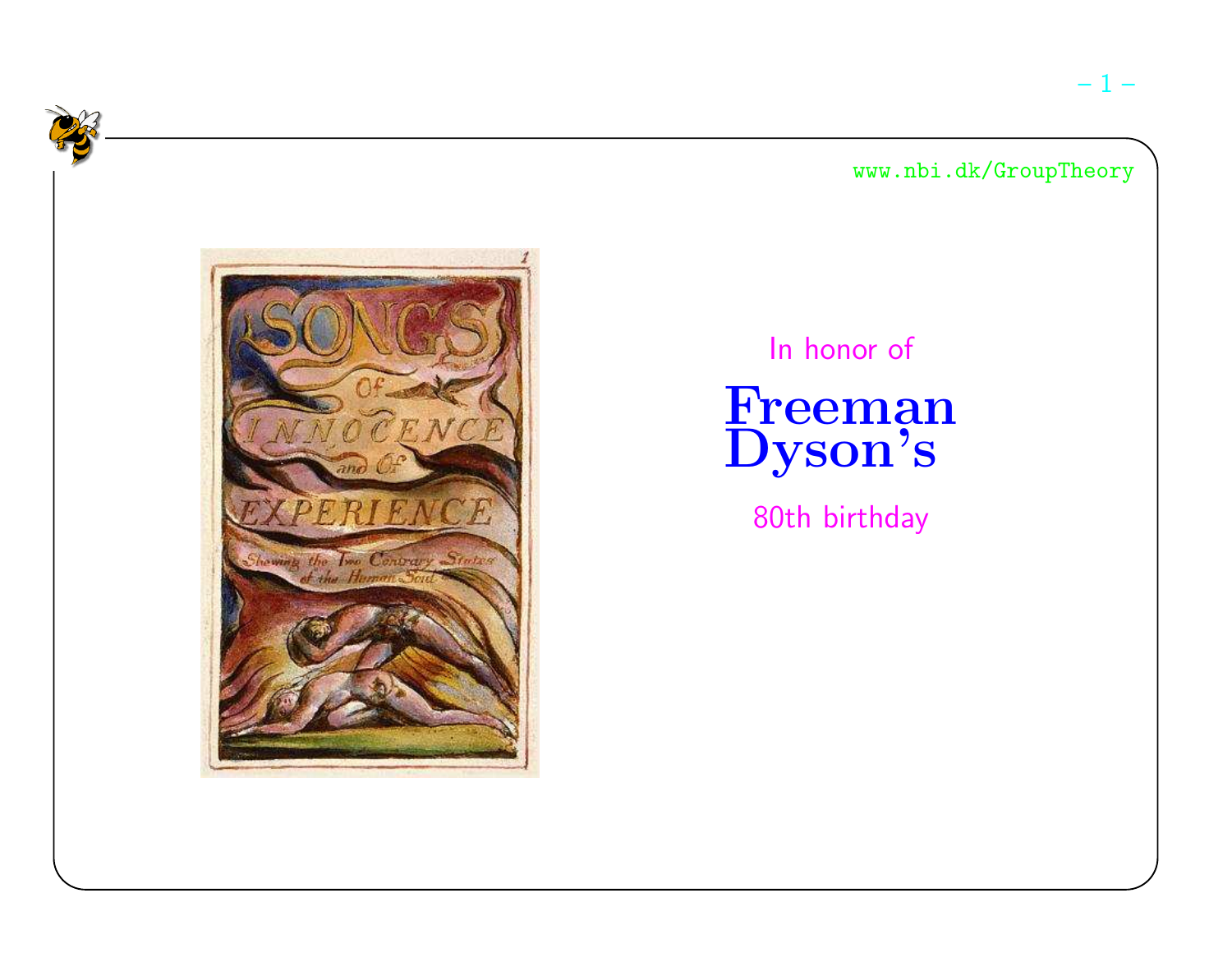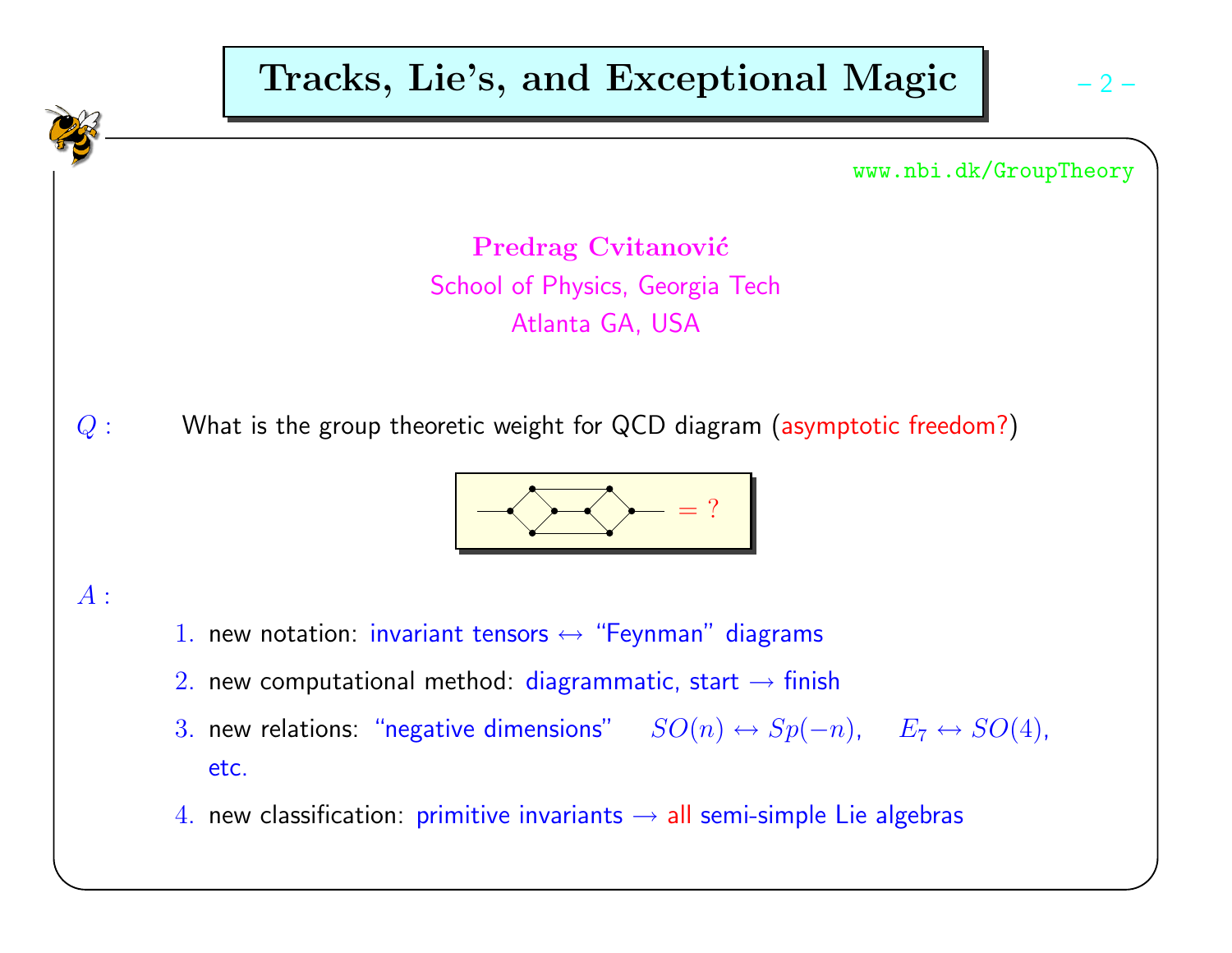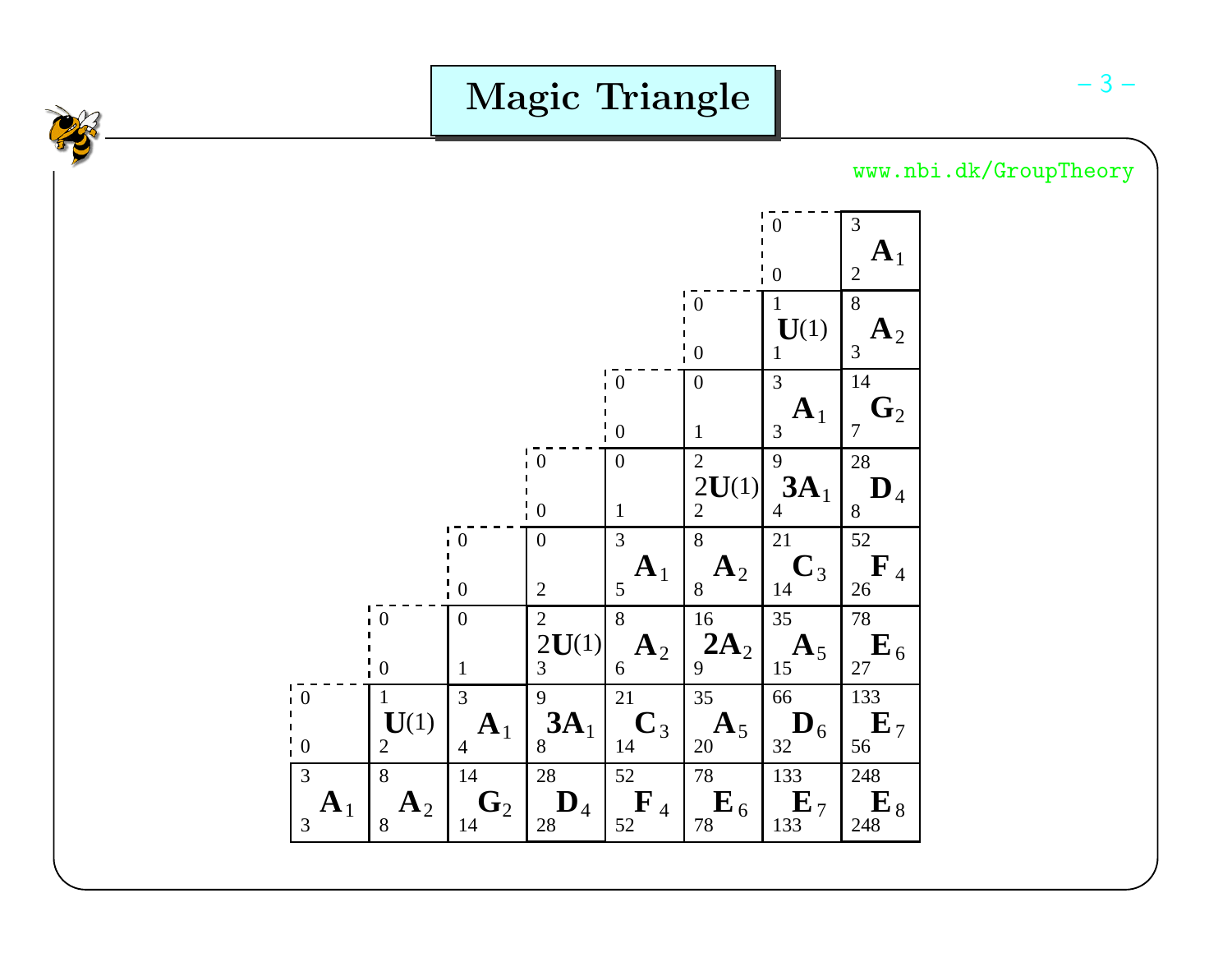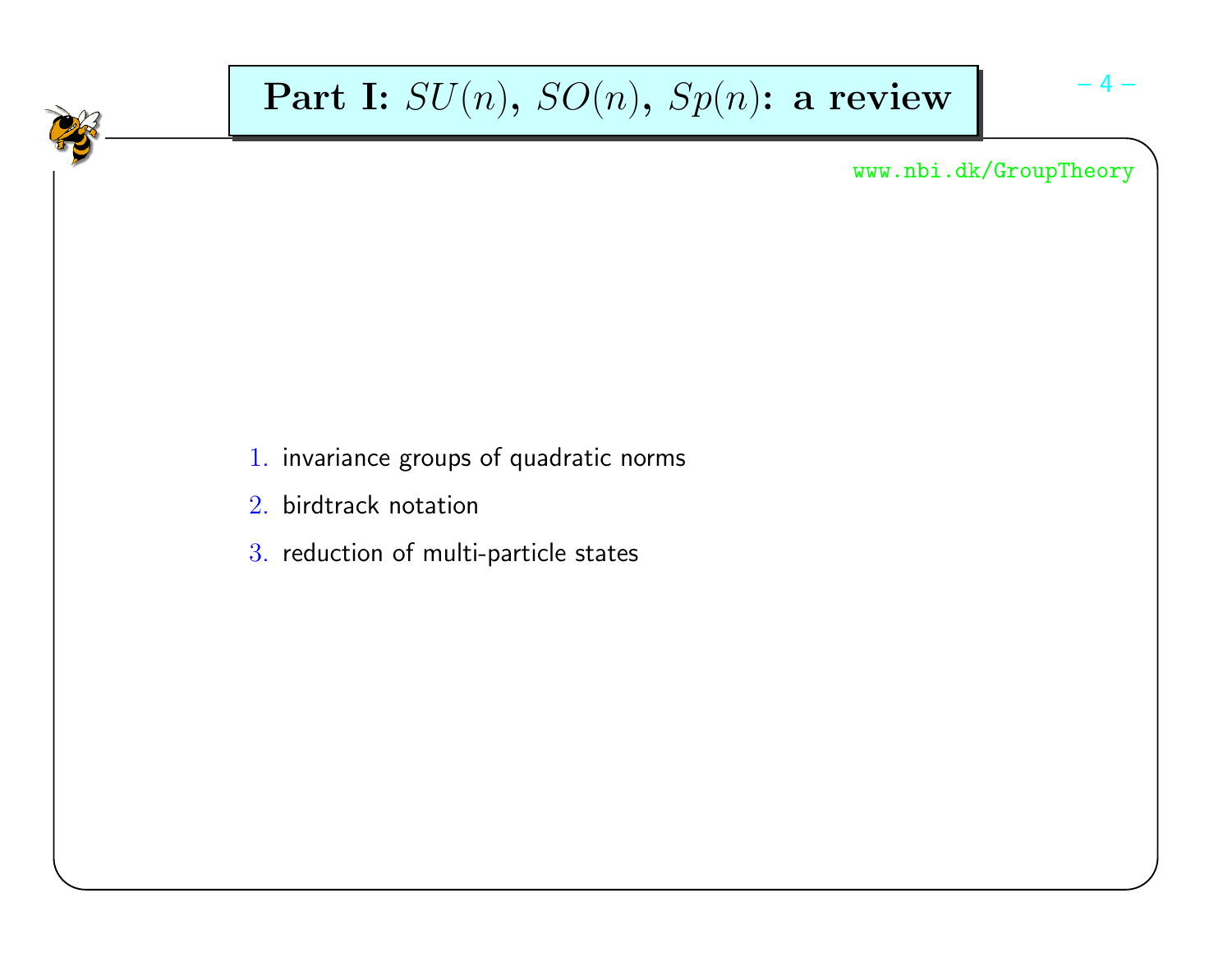$U(n)$ : invariance group of the norm of a complex vector  $|x|^2 = \delta^a_b x^b x_a.$ 

only primitive invariant tensor:  $\,\,\,\,\,\,\,\,\,\,\,\delta^a_b$ 

$$
\delta_b^a = a \longrightarrow b
$$

2 invariant tensors 
$$
M \in V^2 \otimes \overline{V}^2
$$
:  
identity:  $\mathbf{1}_{d,b}^{ac} = \delta_b^a \delta_d^c = \frac{d}{a} \longrightarrow b$ , trace:  $T_{d,b}^{ac} = \delta_d^a \delta_b^c = \frac{d}{a} \sum \left( \frac{c}{b} \right)$ .

Evaluation of  $T^2$  in tensor, birdtrack, matrix notation:

$$
T_{d,e}^{a}T_{f,b}^{ec} = \delta_d^a \delta_e^f \delta_f^e \delta_b^c = n T_{d,b}^{ac},
$$
  

$$
\sum \left( \sum a_i^c \delta_i^c \right)^2 = nT.
$$

where

 $\delta_e^e=n=$  the dimension of the defining vector space  $V$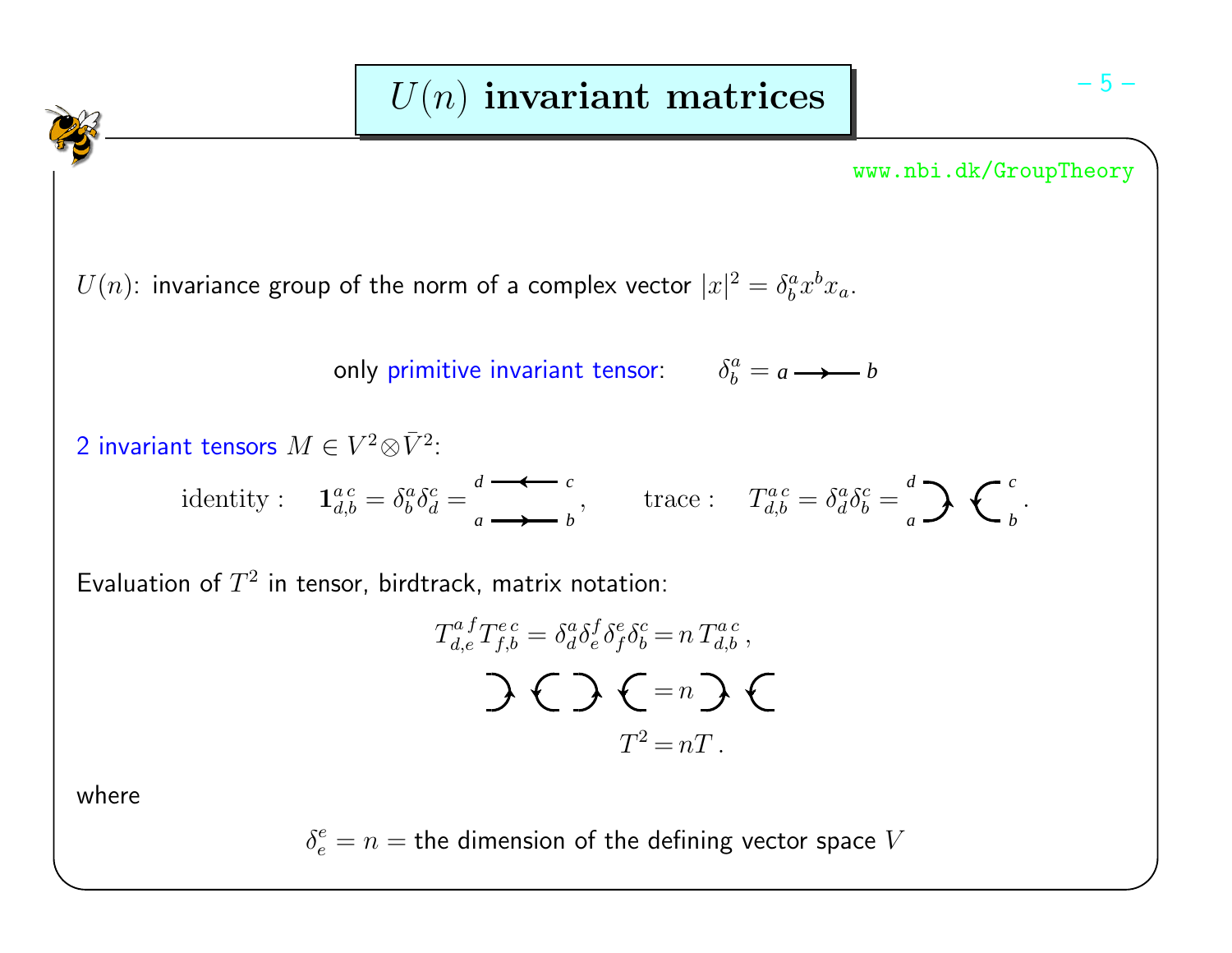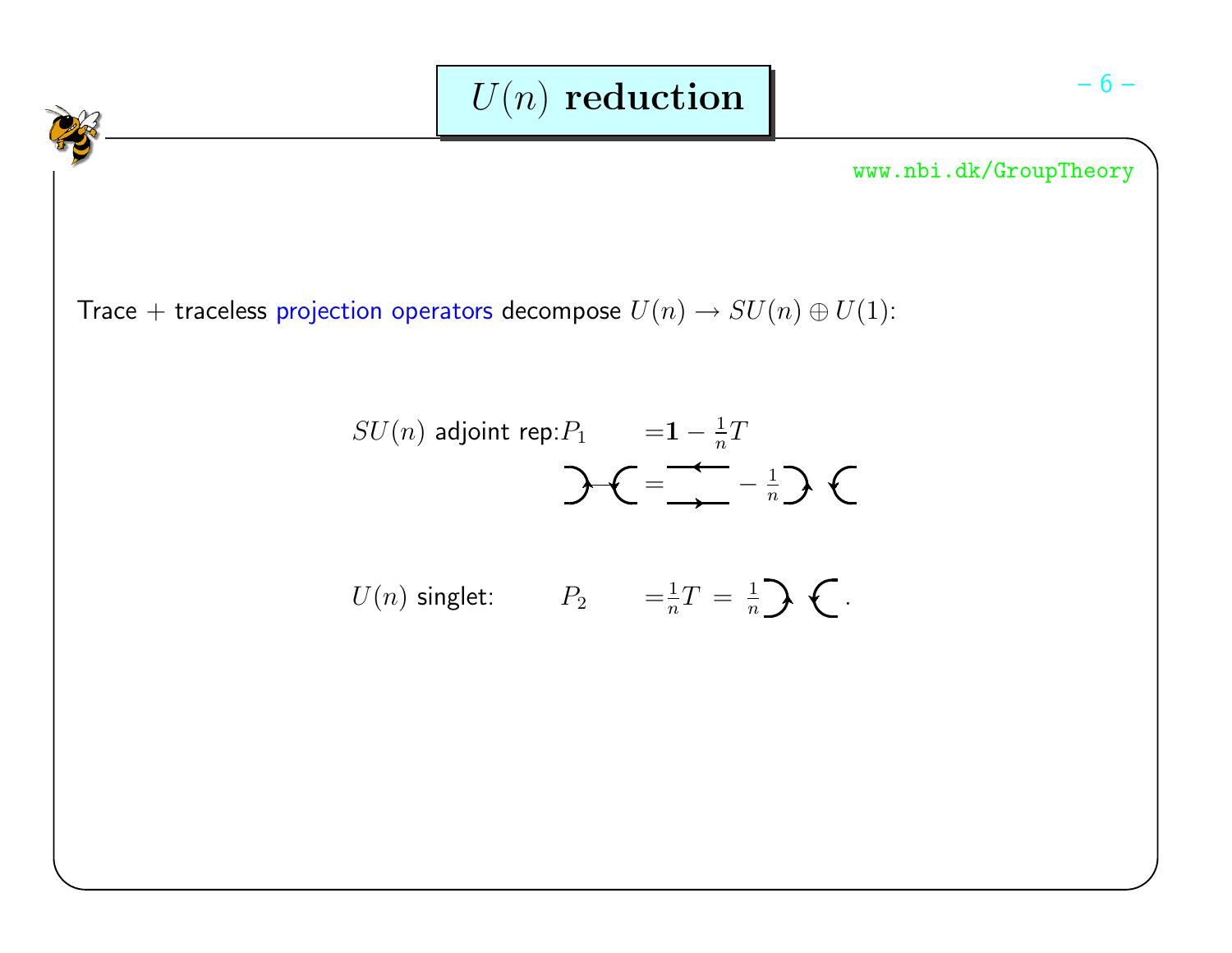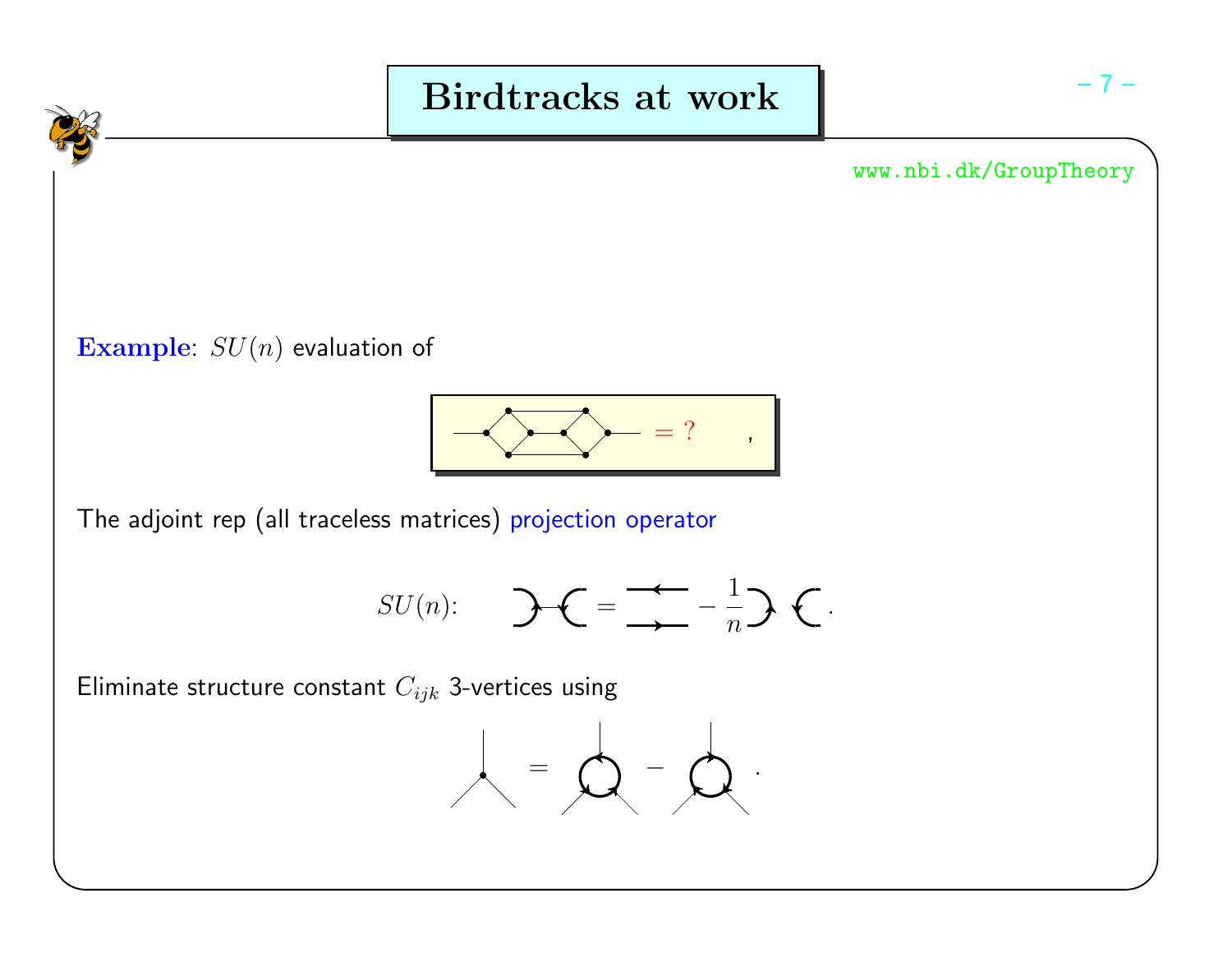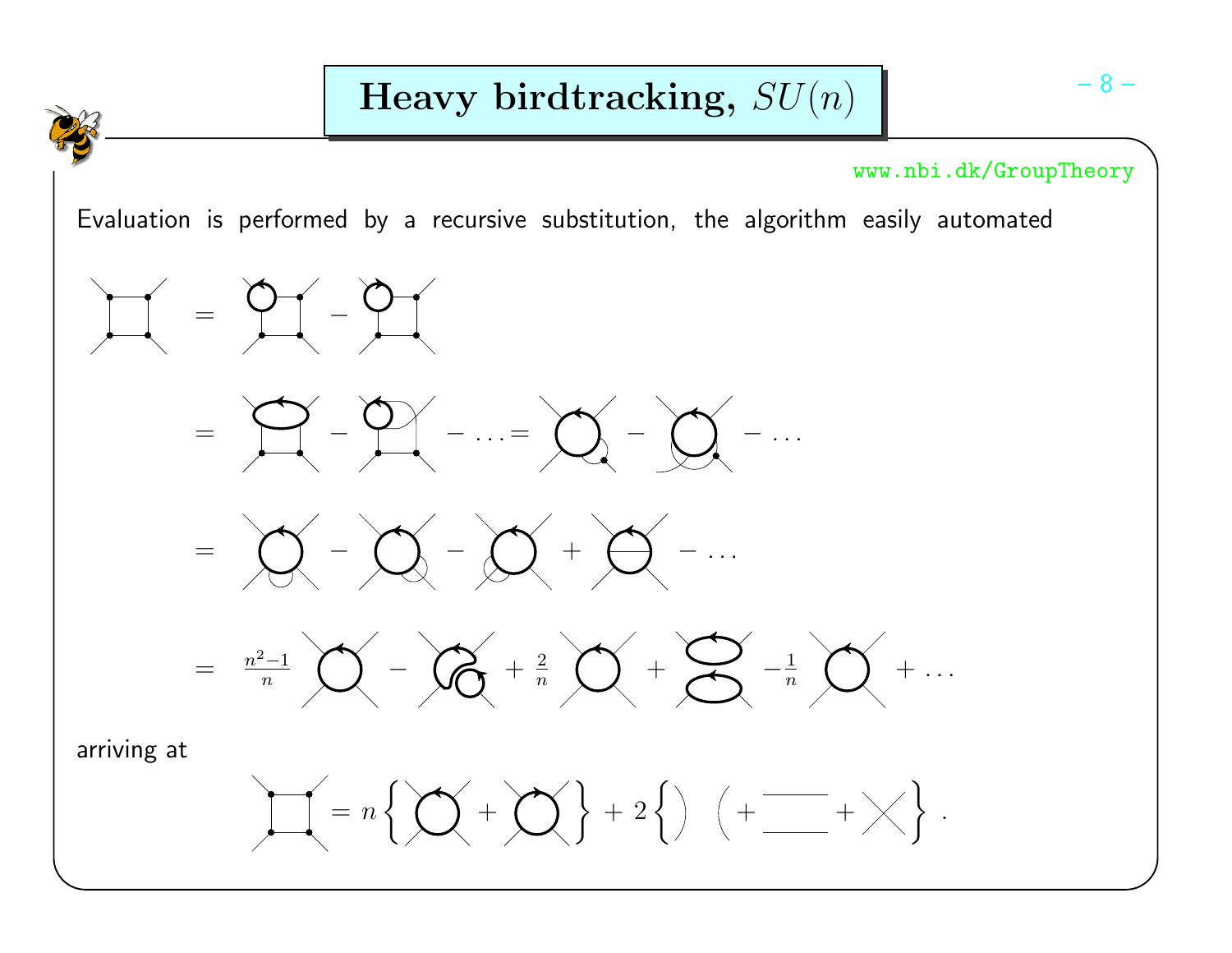

Any  $SU(n)$  graph, no matter how complicated, is eventually reduced to a polynomial in traces of  $\delta^a_a=n$ , the dimension of the defining rep.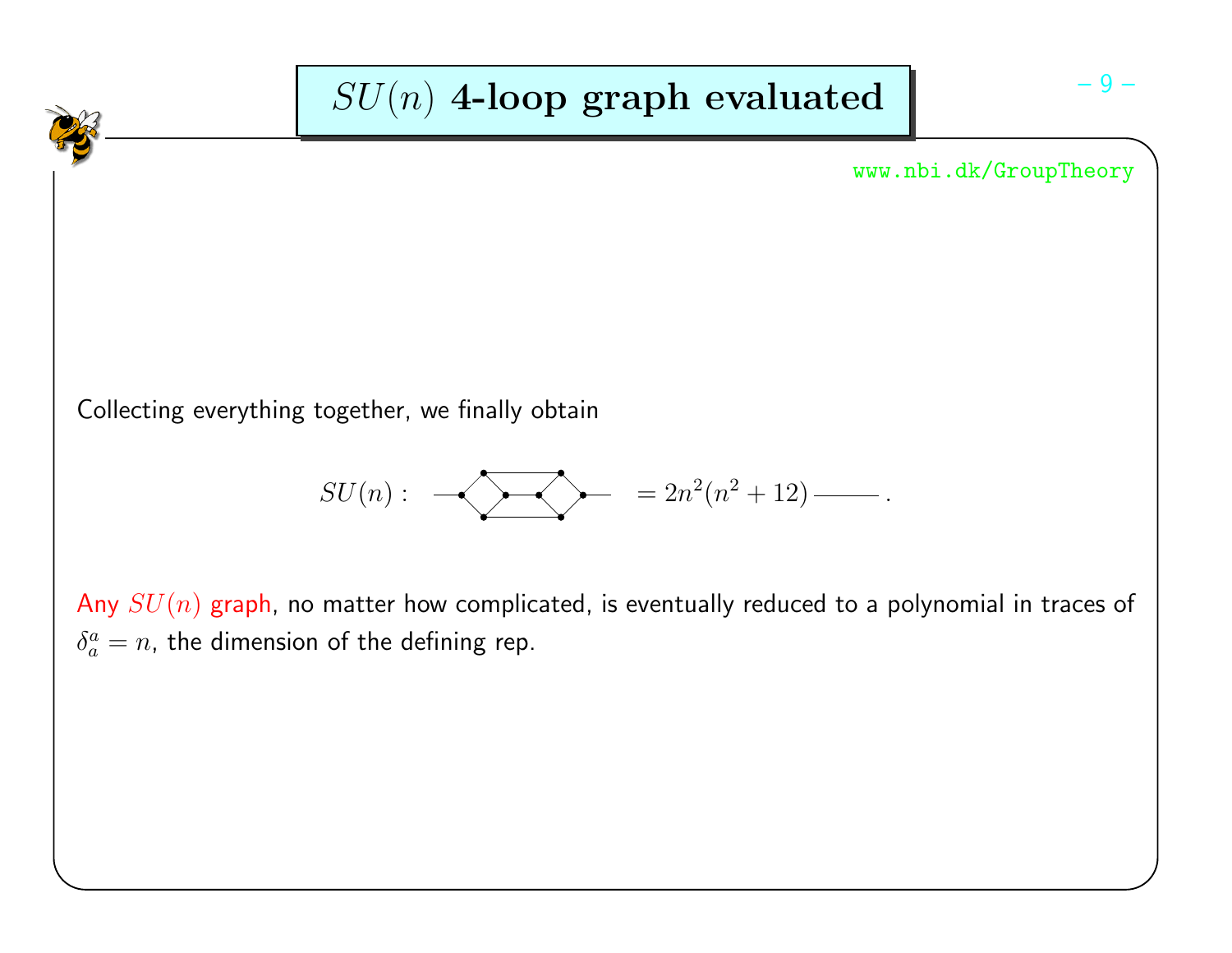# Wigner lineage:

1930: Wigner: all physics (atomic, nuclear, particle physics)  $= 3n$ - $j$  coefficients.

1956: I.B. Levinson: Wigner theory in graphical form (see A. P. Yutsis, I. Levinson and V. Vanagas, and G. E. Stedman).

# Feynman lineage:

1949: R.P. Feynman: beautiful sketches of the very first "Feynman diagrams"

1971: R. Penrose's drawings of symmetrizers and antisymmetrizers.

1974: G. 't Hooft double-line notation for  $U(n)$  gluons.

1976: P. Cvitanović $^{1,2}$ birdtracks for  $SU(n)$ ,  $SO(n)$  and  $Sp(n)$ ; the exceptional Lie groups other than  $E_8$ .

 ${}^{1}\mathrm{P}$ . Cvitanović, *Phys. Rev.* **D14**, 1536 (1976)

 $^2\mathrm{P}.$  Cvitanović, Oxford preprint  $40/77$  (June  $1977)$ ; www.nbi.dk/ChaosBook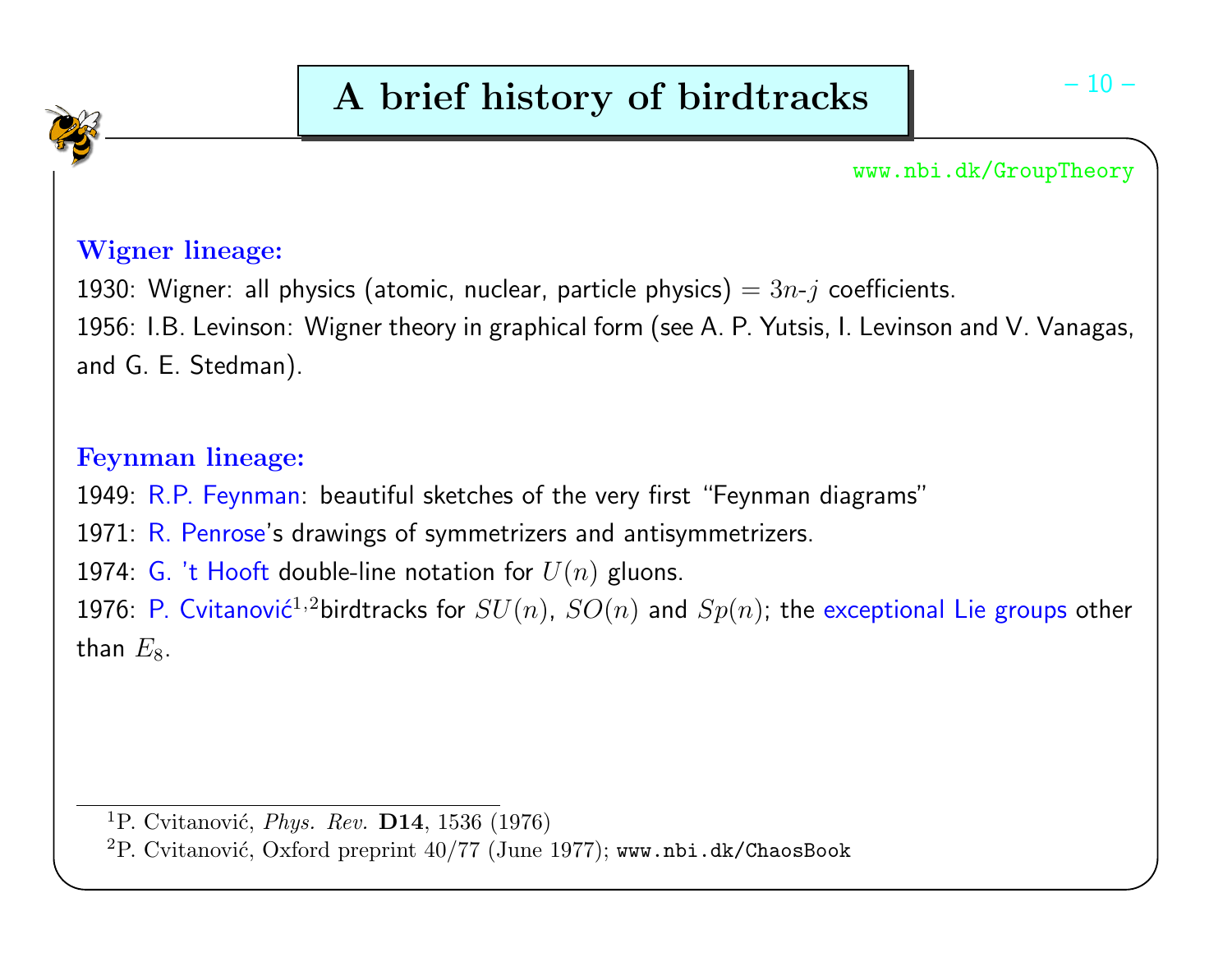

# $A$  :

neither trivial, nor without beauty:

On planet  ${\bf Z}$  quarks can come in 27 colors, and the color group can be the exceptional  $E_{\rm 6}.$ 

(No Killing-Cartan anywhere)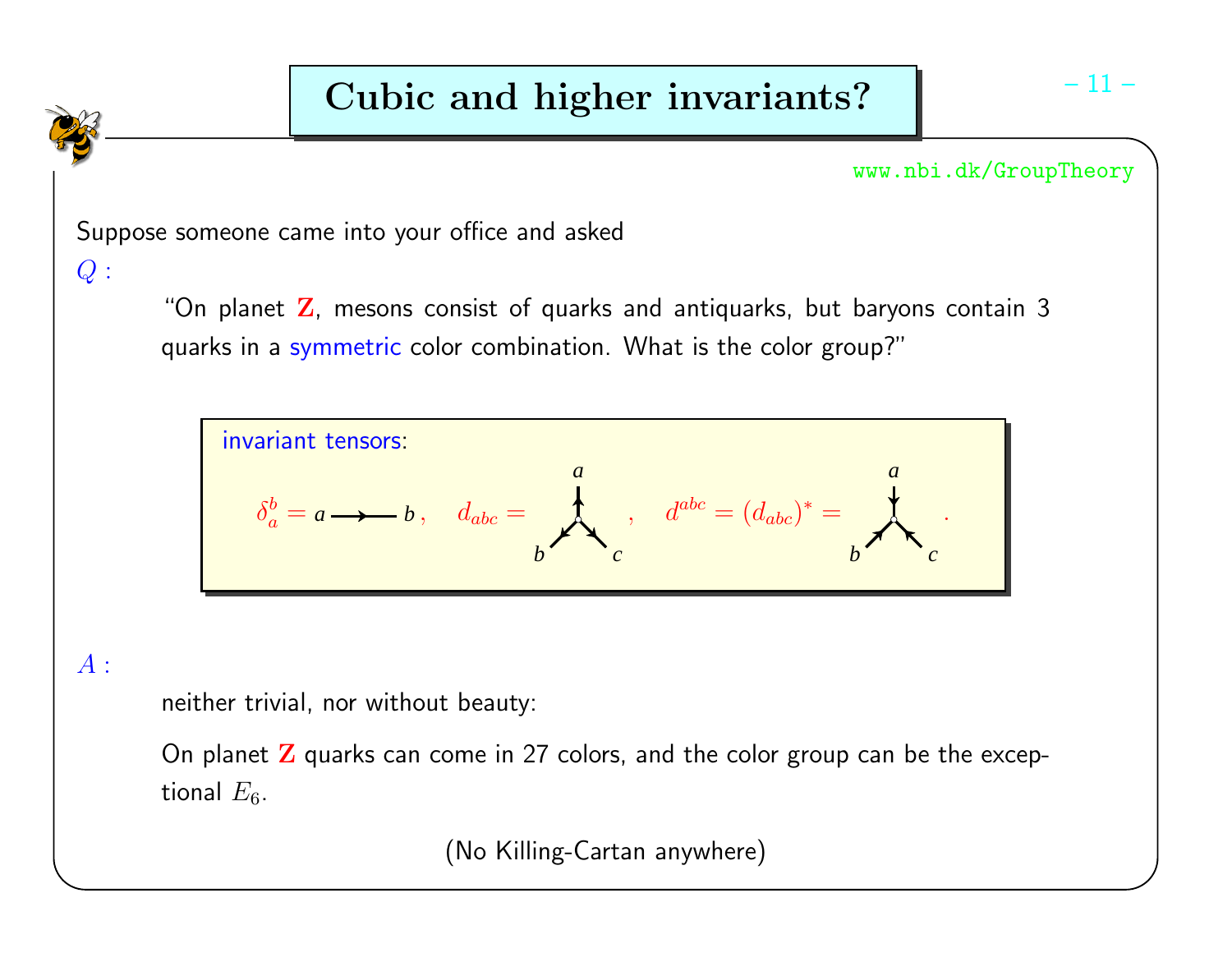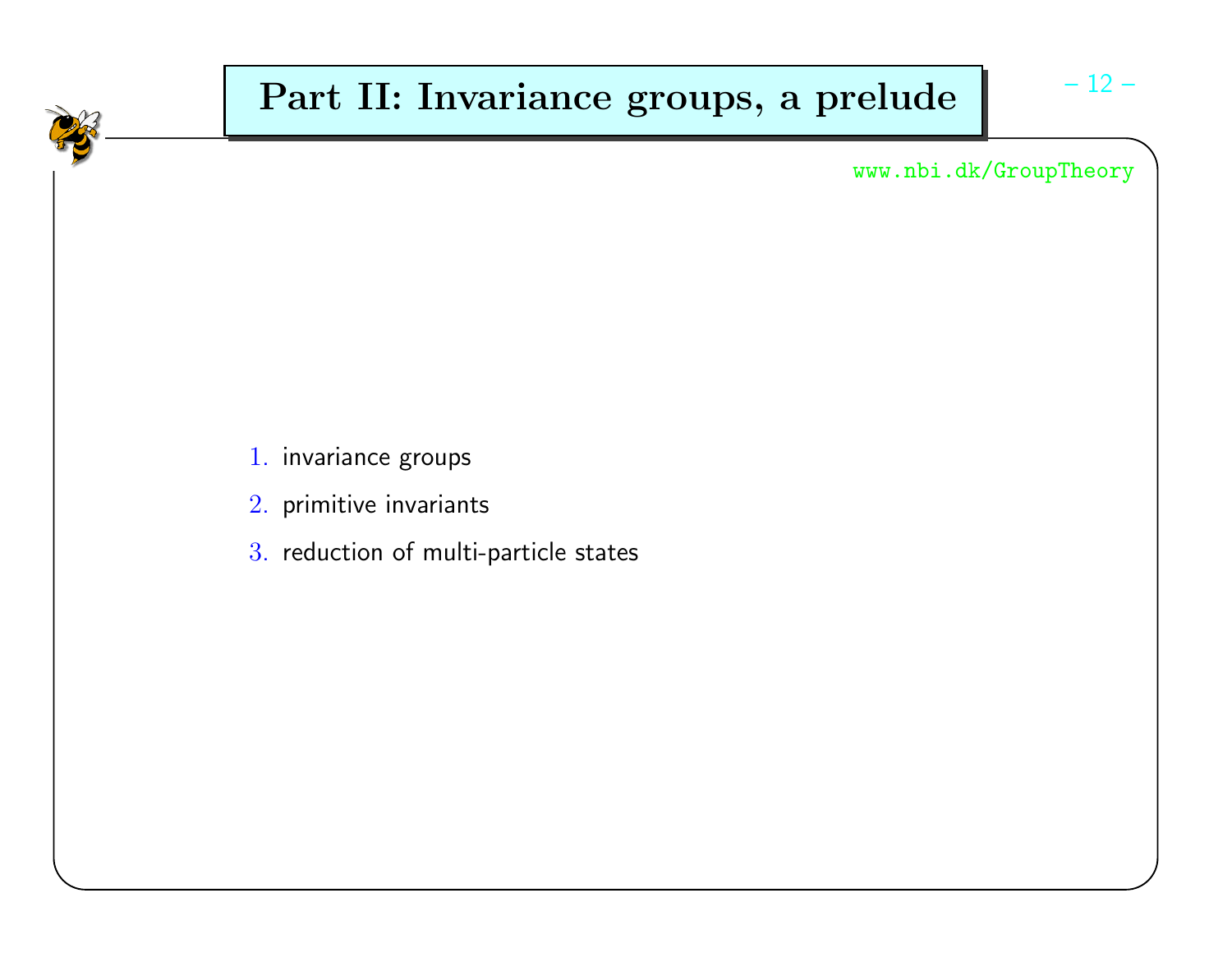Generalize length  $q^2 = \delta_{ab}q_bq_a$  to cubic and higer invariants:

$$
p(\overline{q}, \overline{r}, \ldots, s) = h_{ab\ldots} \cdots^c q^a r^b \ldots s_c
$$

is an invariant of the group  $\mathcal G$  if for all  $G\in\mathcal G$  and any set of vectors  $q,r,s,\ldots$  it satisfies

invariance condition:  $p(Gq,Gr,\ldots Gs) = p(\overline{q}, \overline{r},\ldots, s)$ .

 $\mathbf D$ efi $\mathbf n$ ition. An invariance group  $\mathcal G$  is the set of all linear transformations which leave invariant

$$
p_1(x, \bar{y}) = p_1(Gx, \bar{y}G^{\dagger}),
$$
  $p_2(x, y, z, ...)= p_2(Gx, Gy, Gz...),$  ...

a finite list of primitive invariants.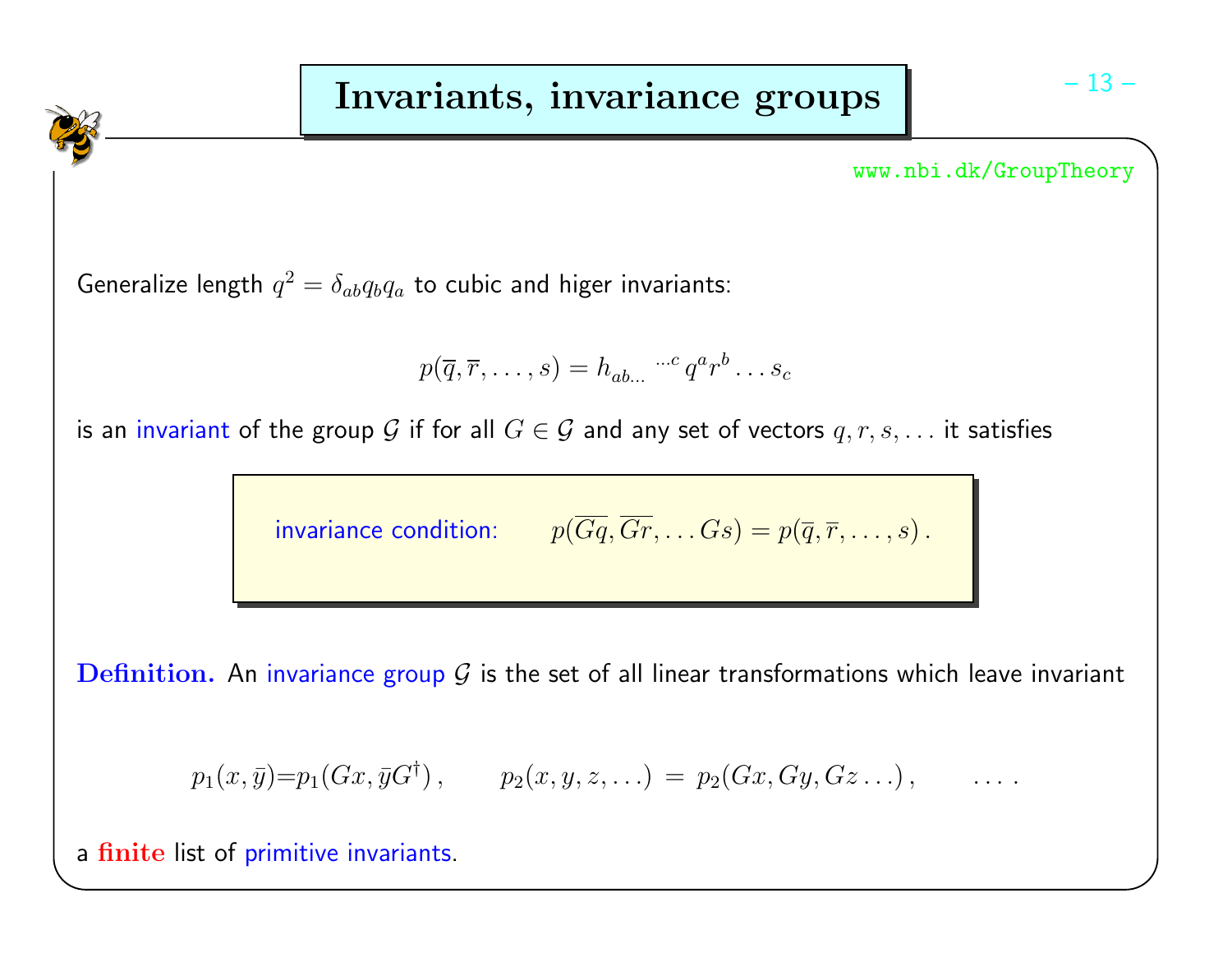$\bf{Definition.}$  An invariant tensor is primitive if it cannot be expressed as a combination of tree invariants composed of other primitive invariant tensors.

## Example:

Kronecker delta and Levi-Civita tensor are the primitive invariant tensors of our 3-dimensionalspace.



For  $SO(3)$  the 4-vertex loop



with interal loop indices  $m,n,r,s$  summed over, is <mark>not</mark> a primitive, because the Levi-Civita relation

$$
\left\{\leftarrow \frac{1}{2} \left\{ \frac{1}{\frac{1}{2}} - \chi \right\}
$$

reduces it to <sup>a</sup> sum of tree invariant tensors.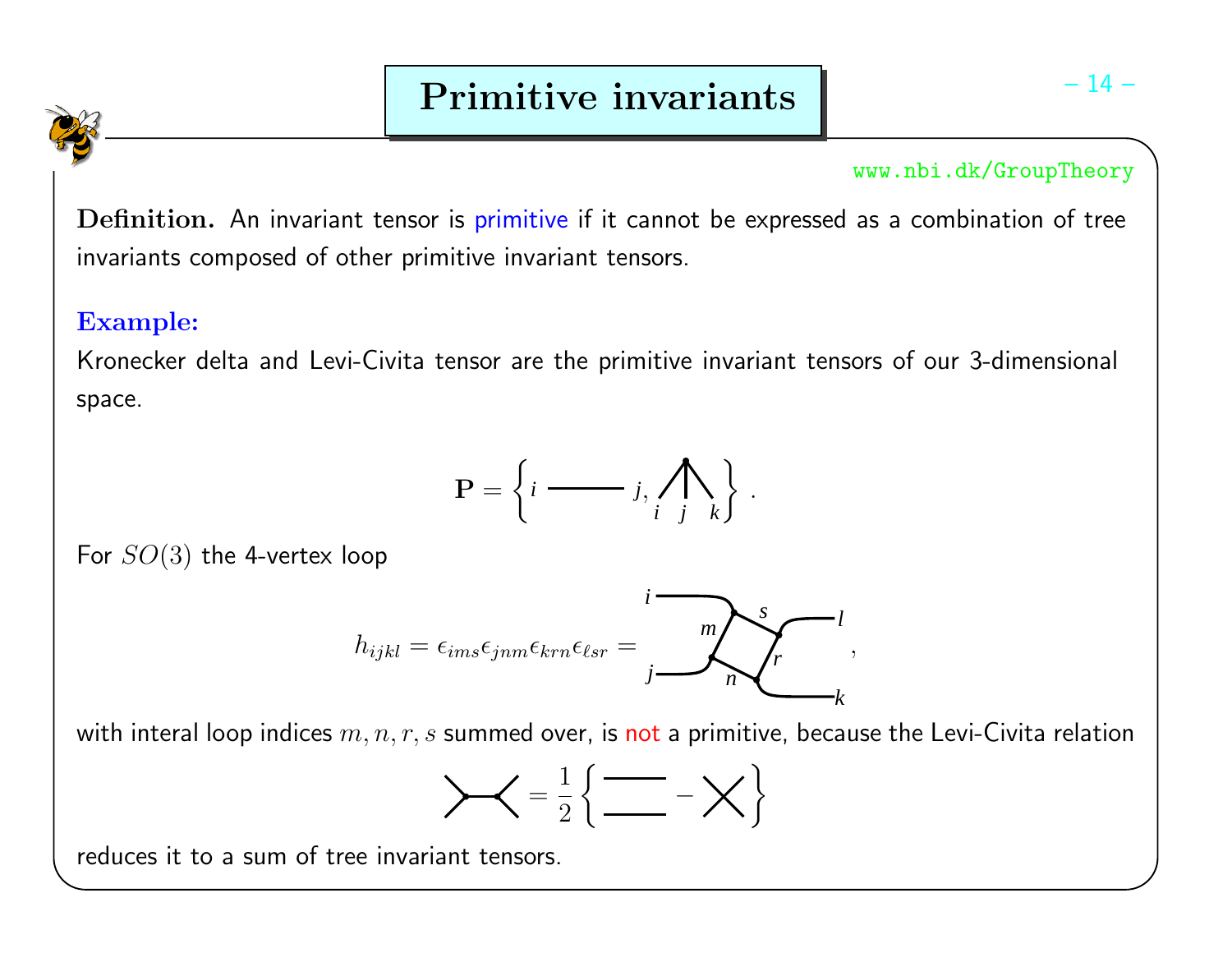Invariace of tensor  $h$  under infinitesimal  $G: V^p\otimes \bar{V}^q\to V^p\otimes \bar{V}^q$  :

$$
G_{\alpha}{}^{\beta}h_{\beta} = (\delta_{\alpha}{}^{\beta} + \epsilon_j(T_j)_{\alpha}{}^{\beta})h_{\beta} + O(\epsilon^2) = h_{\alpha}.
$$

Generators of infinitesimal transformations annihilate invariant tensors

 $T_i h = 0$ .

Diagramatically, <sup>a</sup> derivative:

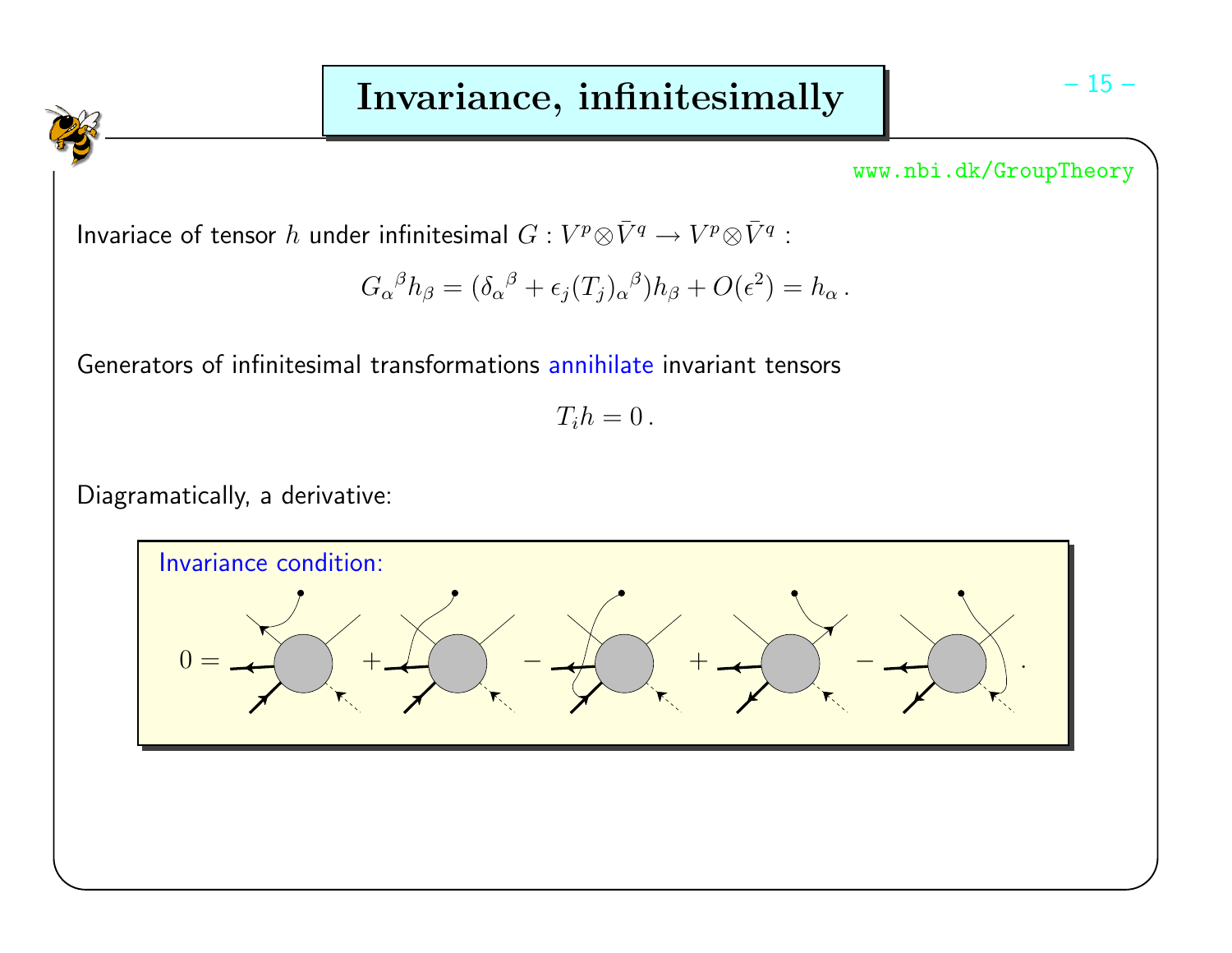**Example:** The generators  $T_i$  and the structure constants  $C_{ijk}$  are invariant tensors:



Rewdraw, obtain the Lie algebra and the Jacobi relation

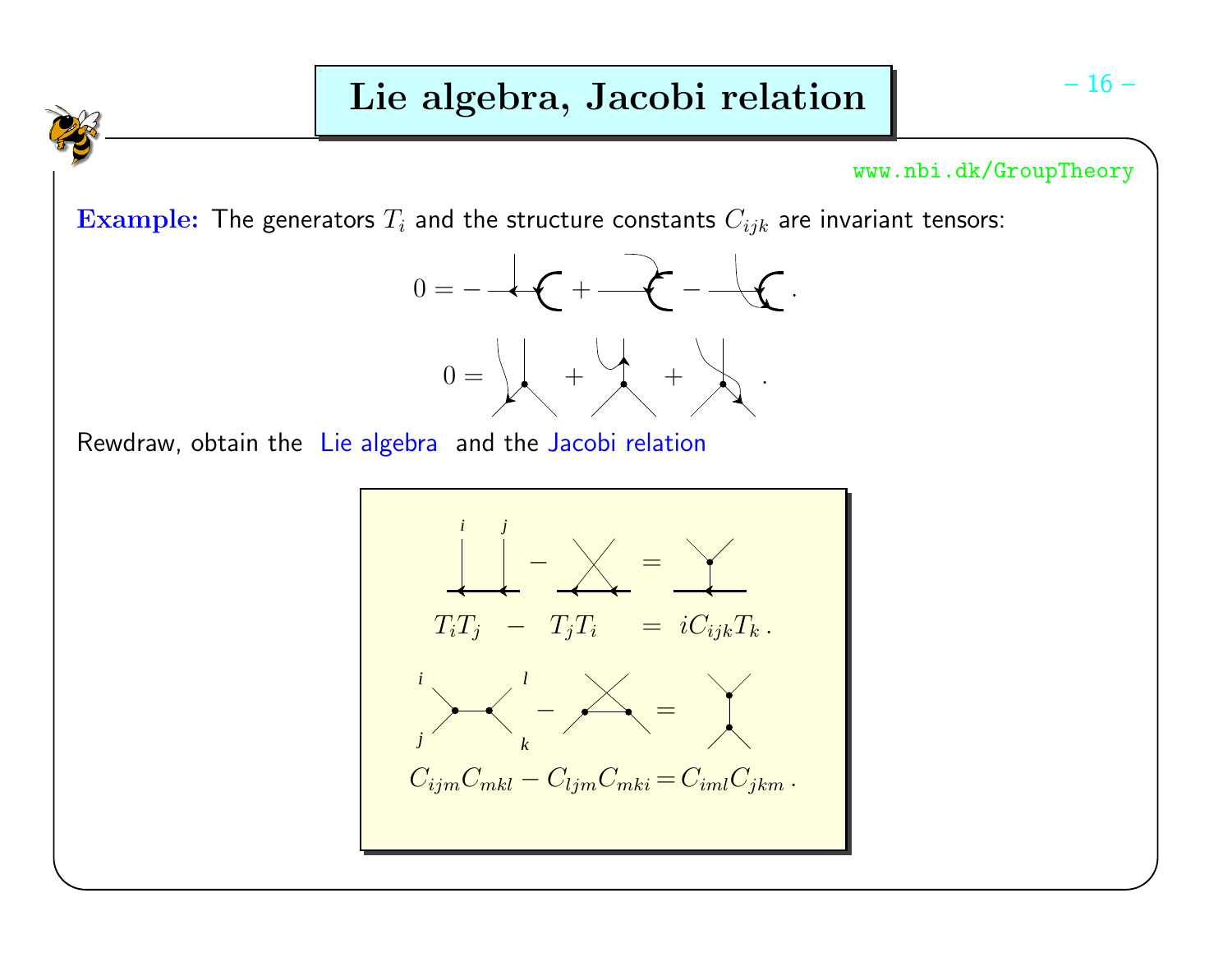# Part III: Exceptional magic

www.nbi.dk/GroupTheory

- $1. \,$  primitive invariants classification
- $2. E_8$  family
- $3\!\!$  exceptional magic
- $4. \,$  why did you do this?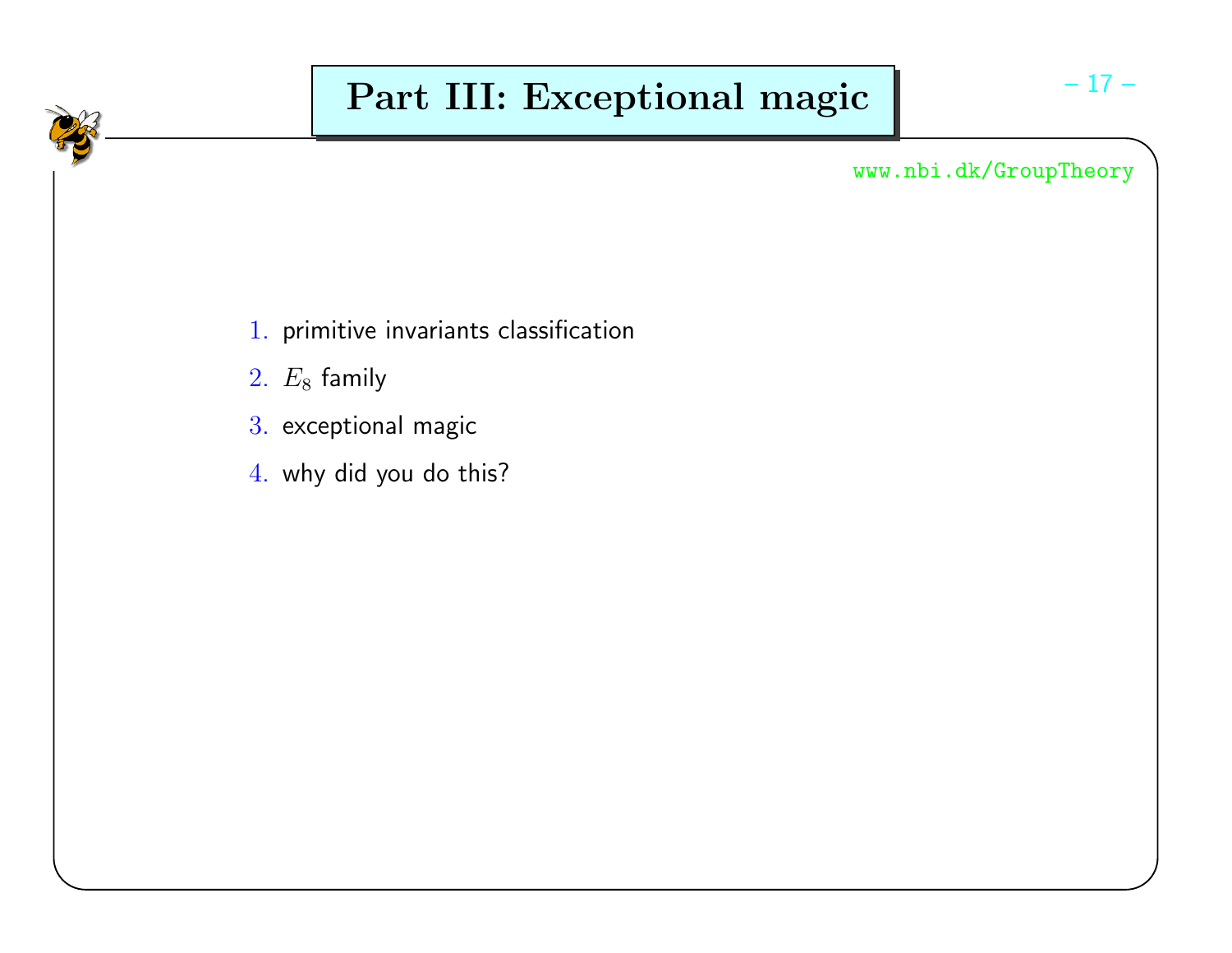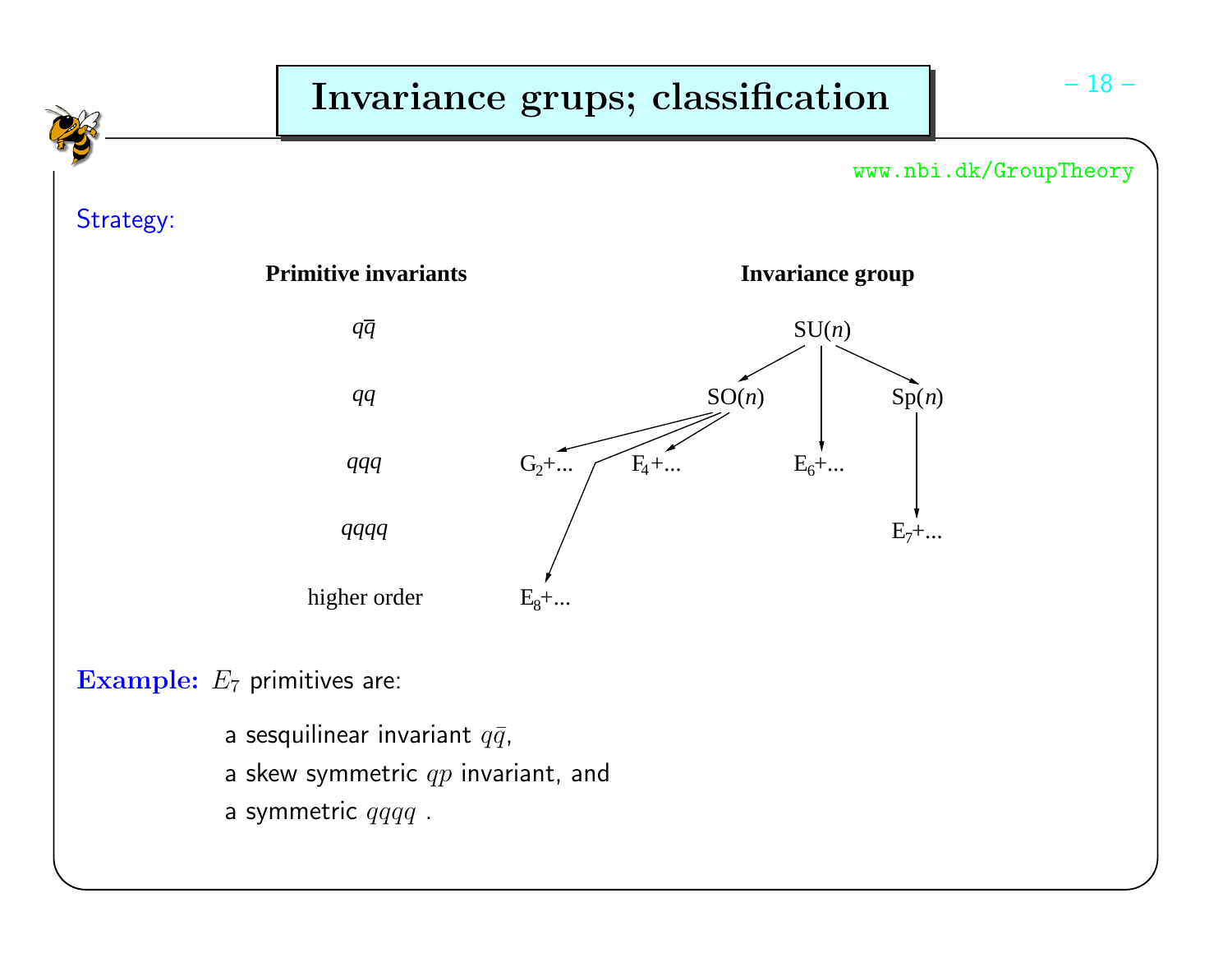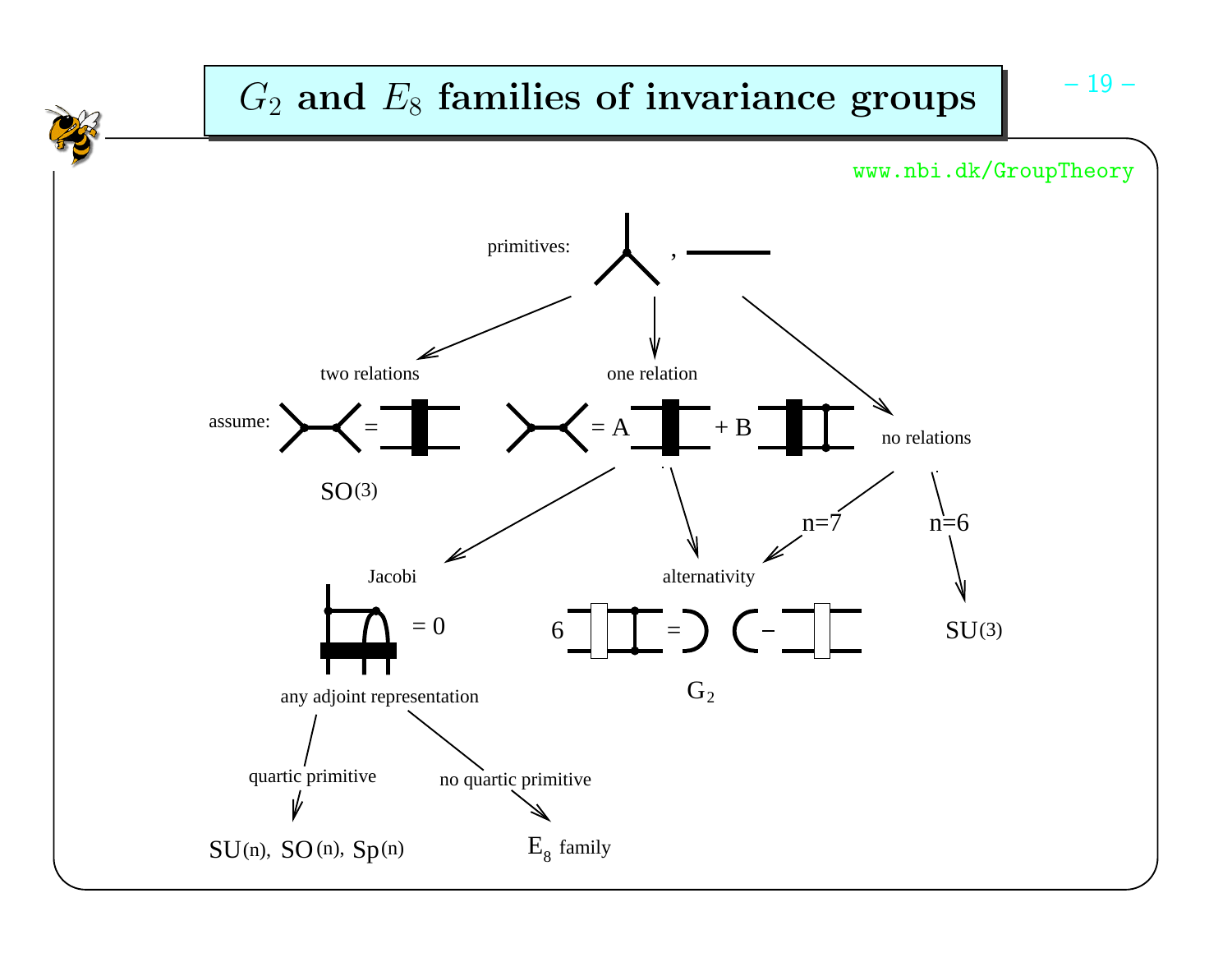

Remember



the one graph that launched this whole odyssey?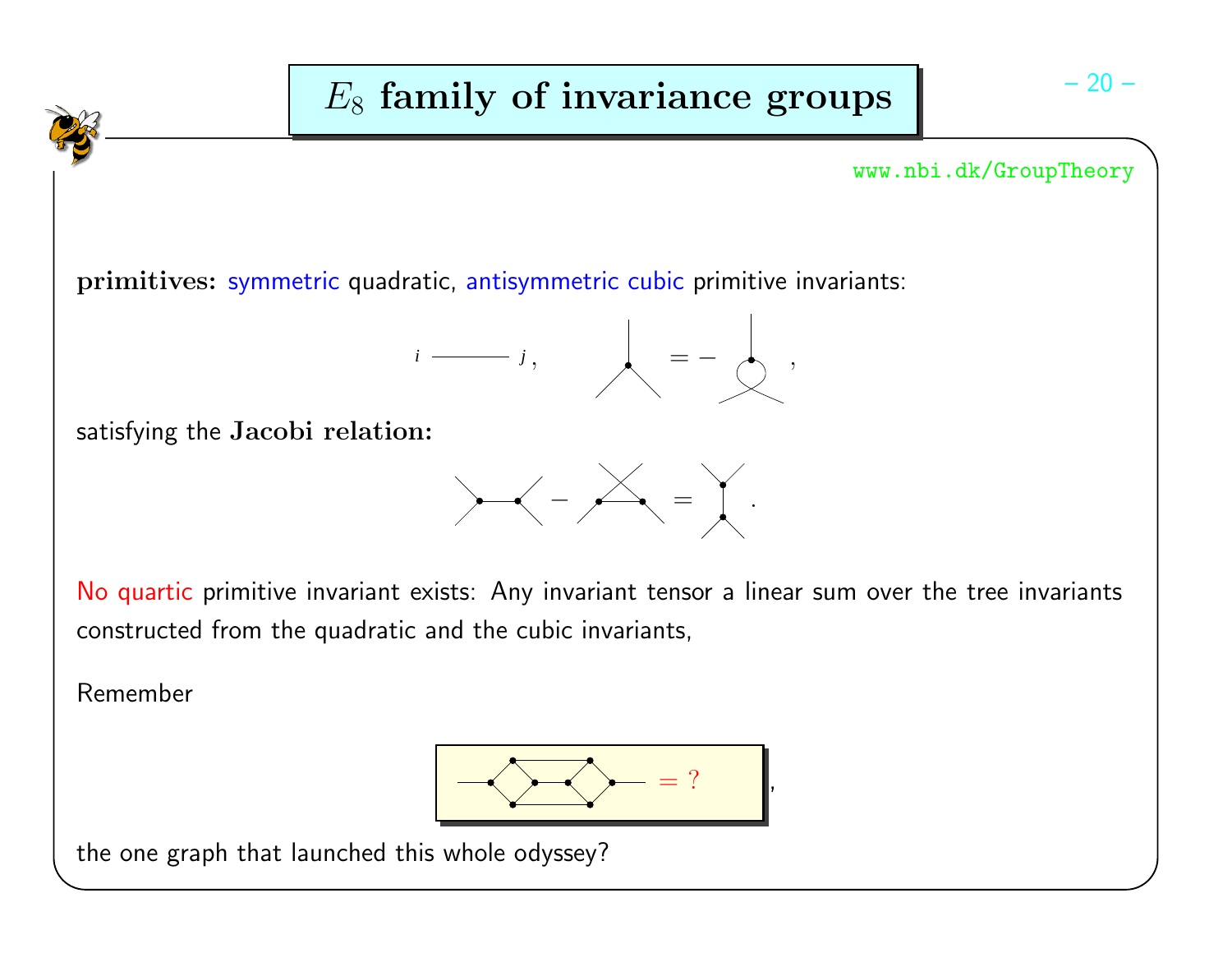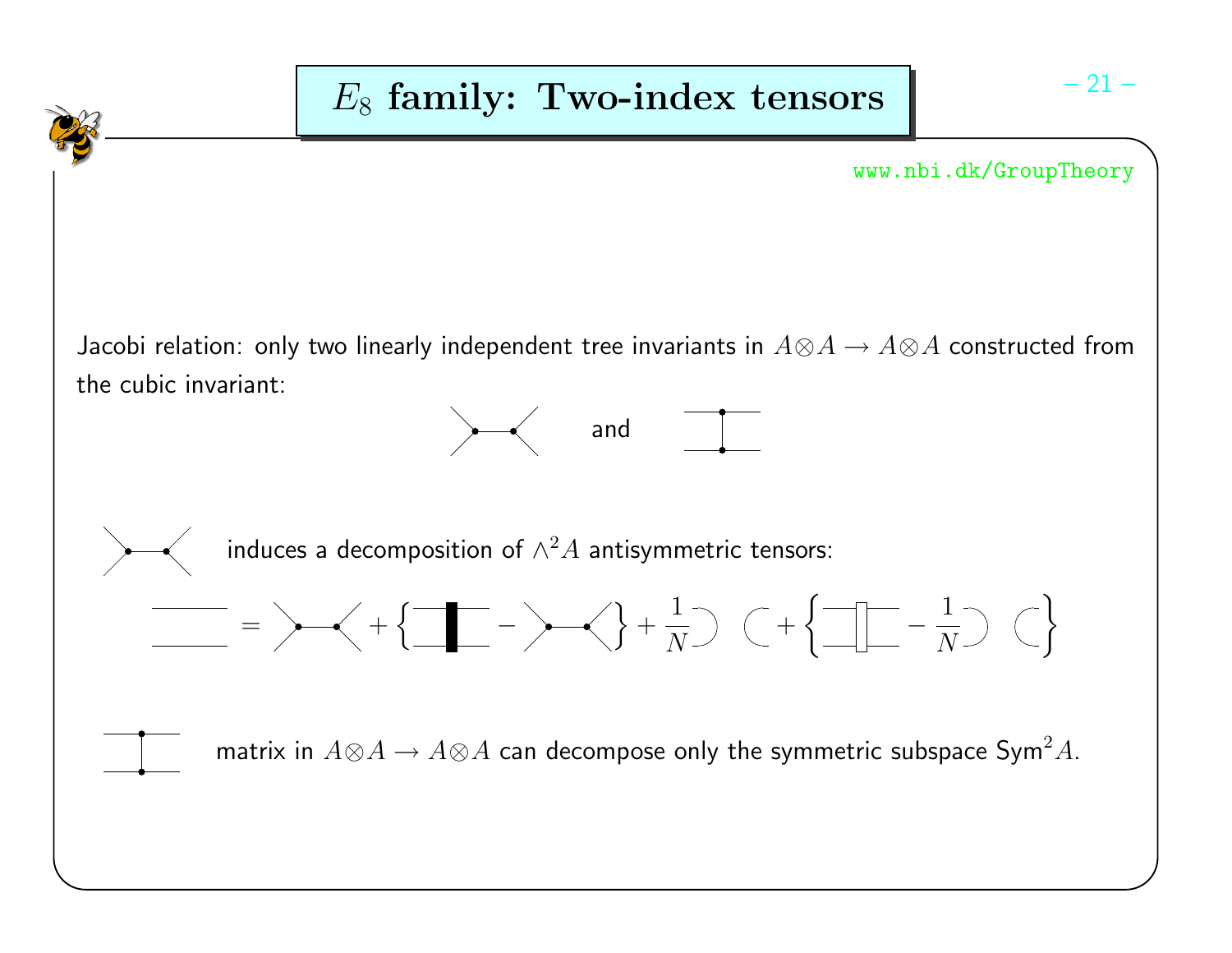The assumption that there exists no primitive quartic in-<mark>variant is the defining relation for the  $E_8$  family.</mark>

4-index loop invariant Q<sup>2</sup> is expressible in terms of Qij,k` <sup>=</sup> *ki j* $\frac{l}{\kappa},\, C_{ijm}C_{mk\ell}$  and  $\delta_{ij},$ splits the traceless symmetric subspace into 2 irreps

$$
0=\left\{\begin{array}{ccc} \uparrow & \uparrow & \uparrow \\ \hline & \downarrow & \downarrow \end{array} + p \begin{array}{ccc} \uparrow & \uparrow & \downarrow \\ \hline & \downarrow & \end{array} + q \begin{array}{ccc} \downarrow & \downarrow & \downarrow \\ \hline & \downarrow & \end{array} \right\} \left\{\begin{array}{ccc} \uparrow & \downarrow & \downarrow \\ \hline & \uparrow & \end{array} \right\} \quad \left(\begin{array}{ccc} \downarrow & \downarrow & \downarrow \\ \hline & \downarrow & \end{array} \right)
$$

Symmetry, the Jacobi relation:

$$
\left(\mathbf{Q}^2 - \frac{1}{6}\mathbf{Q} - \frac{5}{3(N+2)}\mathbf{1}\right)\mathbf{P}_s = (\mathbf{Q} - \lambda\mathbf{1})(\mathbf{Q} - \lambda^*\mathbf{1})\mathbf{P}_s = 0.
$$

so the two eigenvalues (of the quadratic Casimir operator) related to  $N$  by

$$
\lambda^2 - \frac{1}{6}\lambda - \frac{5}{3(N+2)} = 0.
$$

– 22 –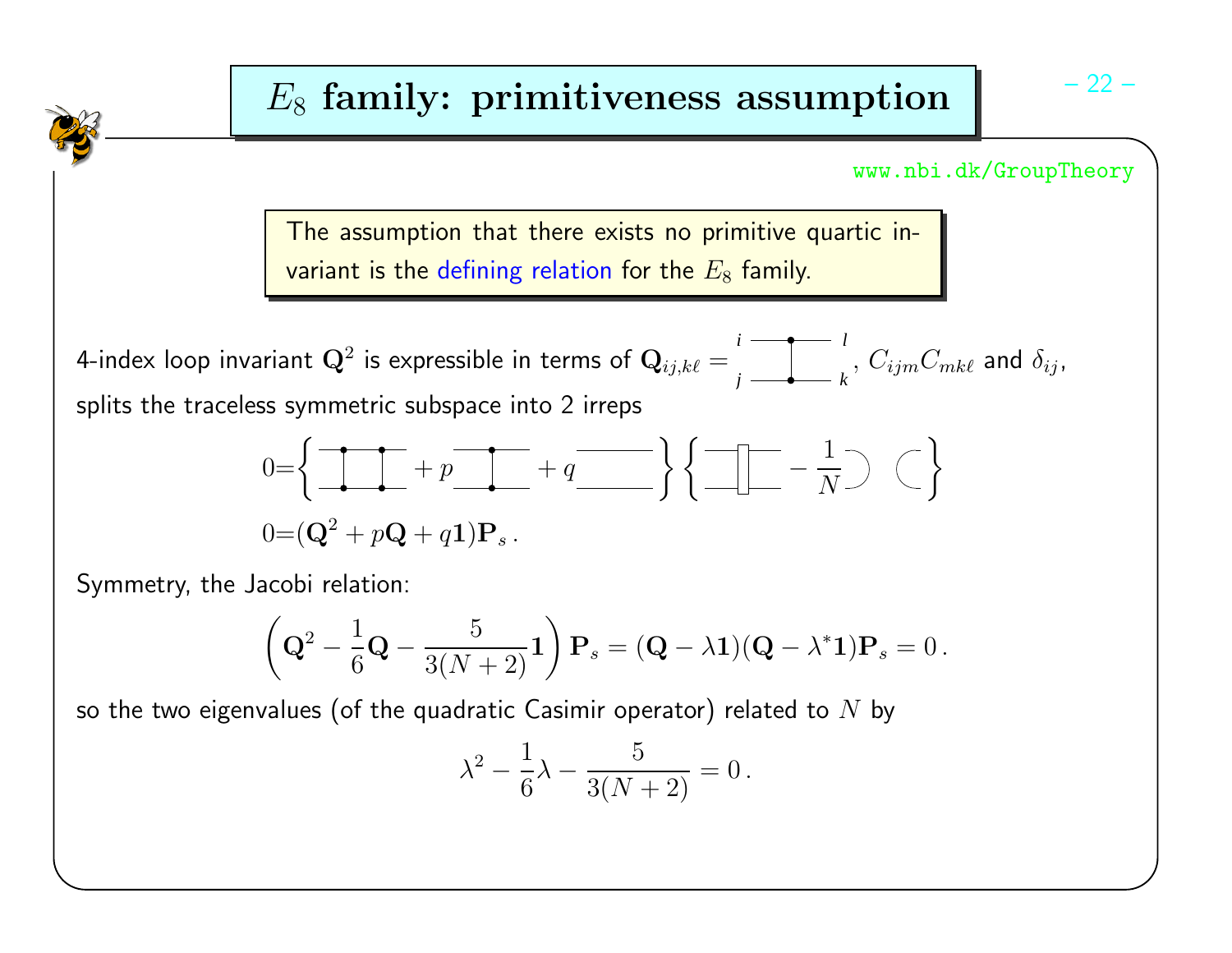Eigenvalue (quadratic Casimir operator) satisfies

$$
\lambda^2 - \frac{1}{6}\lambda - \frac{5}{3(N+2)} = 0,
$$

Lie group dimension  $N$  is an integer: a convenient reparametrization

$$
\lambda = -\frac{1}{m - 6}
$$

yields a Diphantine condition on the parameter  $m$  (*i.e.*, the quadratic Casimir):

 $N = -122 + 10m + 360/m$ .

keep computing ...

$$
-23 -
$$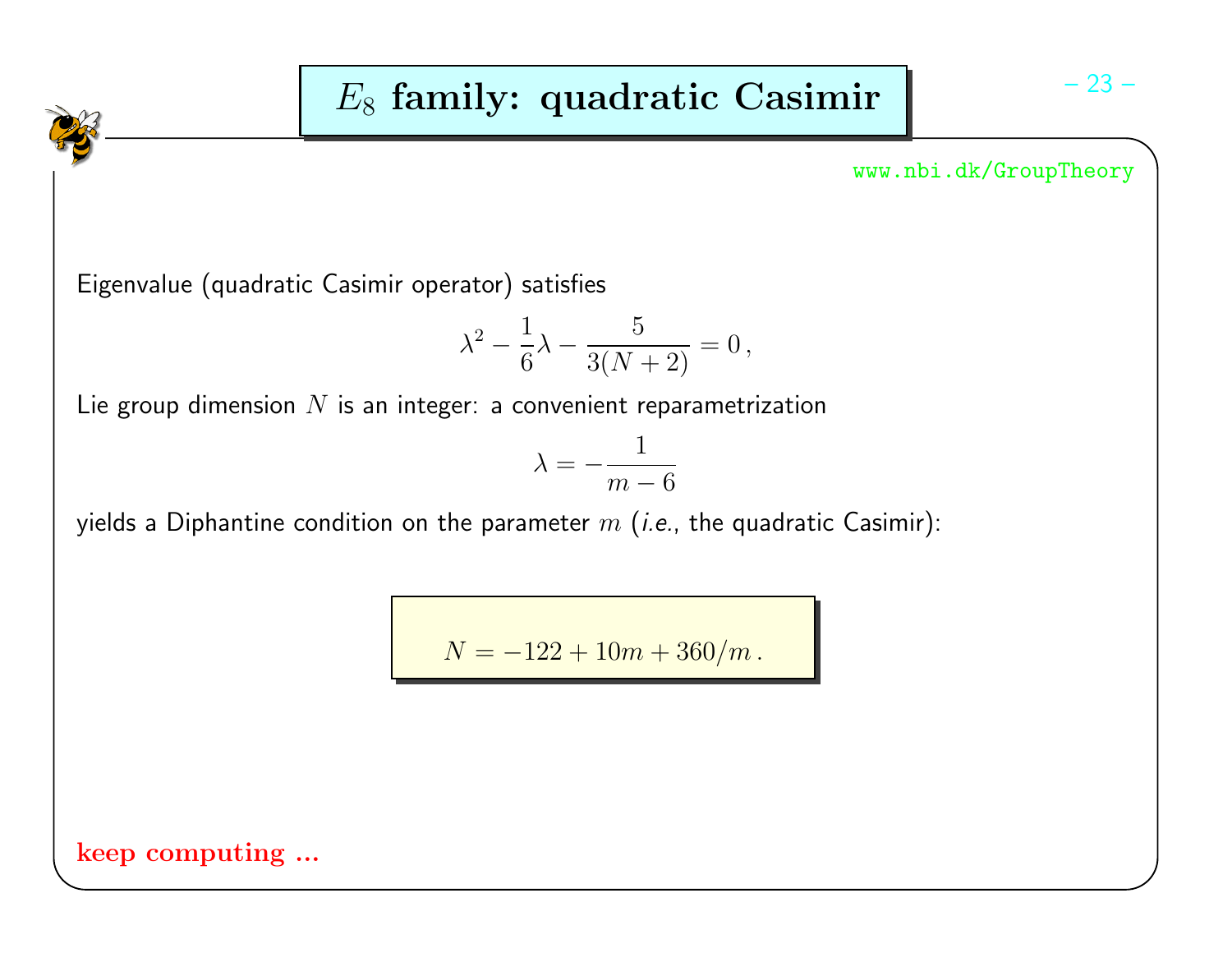$A \otimes A$  decomposes into 5 irreducible reps.  $\mathsf{Sym}^3 A$  decomposed likewise, "after some algebra". The dimension formulas for irreps yield <sup>a</sup> bevy of Diphantine conditions:

$$
N = -122 + 10m + 360/m.
$$
  
\n
$$
d_{\square} = \frac{5(m-6)^2(5m-36)(2m-9)}{m(m+6)},
$$
  
\n
$$
d_{\blacksquare} = \frac{270(m-6)^2(m-5)(m-8)}{m^2(m+6)}.
$$
  
\n
$$
d_{\square} = \frac{5(m-5)(m-8)(m-6)^2(2m-15)(5m-36)}{m^3(3+m)(6+m)}(36-m)
$$

Our homework problem  $\bf{done}$ : a reduction of the adjoint rep 4-vertex box for <mark>all</mark> exceptional Lie groups.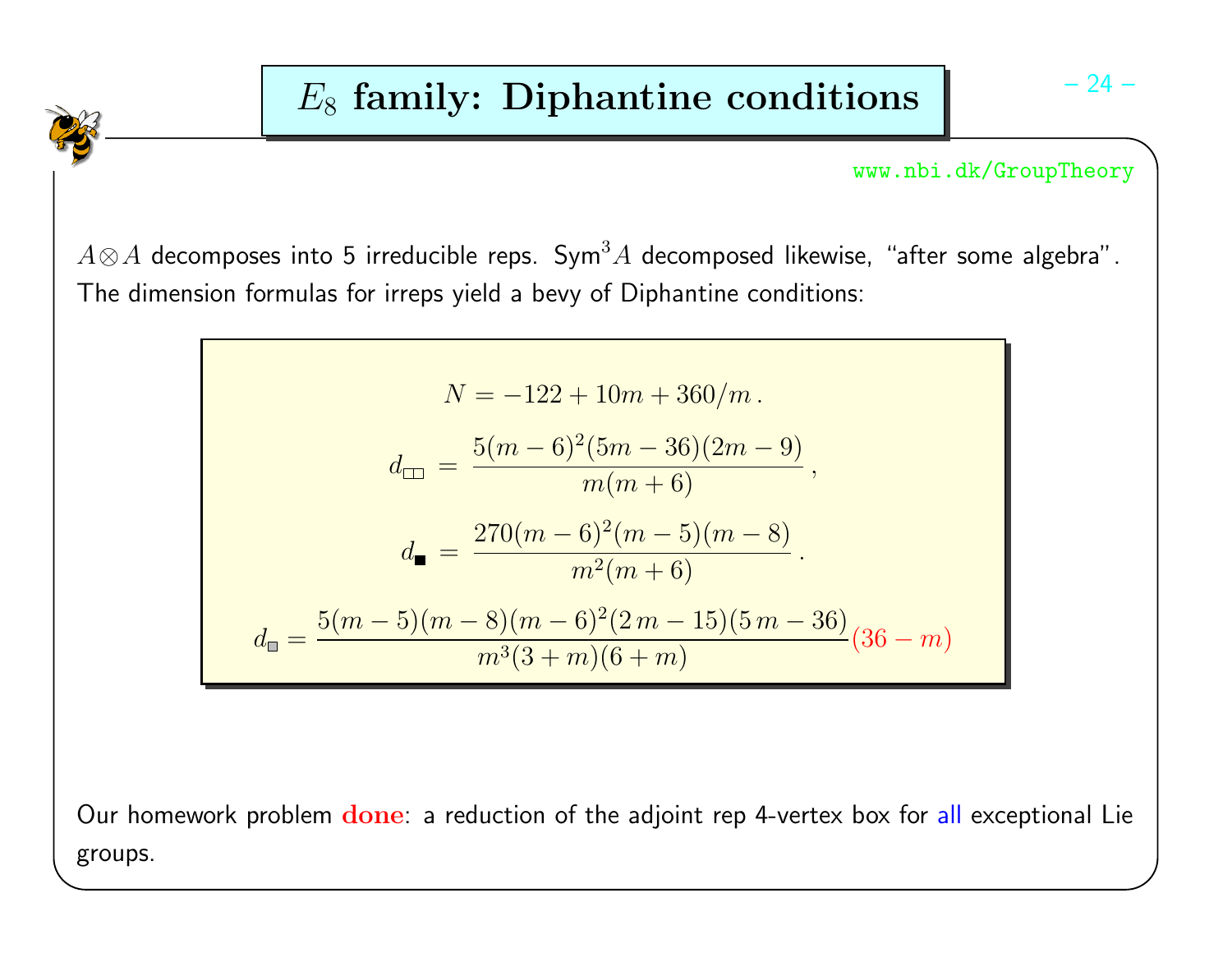All solutions of the (known) Diophantine conditions only 9 solutions  $(\cdot)$ :

|  |  |  |  | $m$   5 8 9 10 12 15 18 24 36                                                                                                                                         |  |
|--|--|--|--|-----------------------------------------------------------------------------------------------------------------------------------------------------------------------|--|
|  |  |  |  | $N$ 0 3 8 14 28 52 78 133 248                                                                                                                                         |  |
|  |  |  |  |                                                                                                                                                                       |  |
|  |  |  |  | $d_5$ 0 0 1 7 56 273 650 1,463 0<br>$d_{\blacksquare}$ 0 -3 0 64 700 4,096 11,648 40,755 147,250<br>$d_{\blacksquare}$ 0 0 27 189 1,701 10,829 34,749 152,152 779,247 |  |
|  |  |  |  |                                                                                                                                                                       |  |

 $E_8$  248-dim representation, plus all exceptional Lie algebras, in one family!

## keep computing ...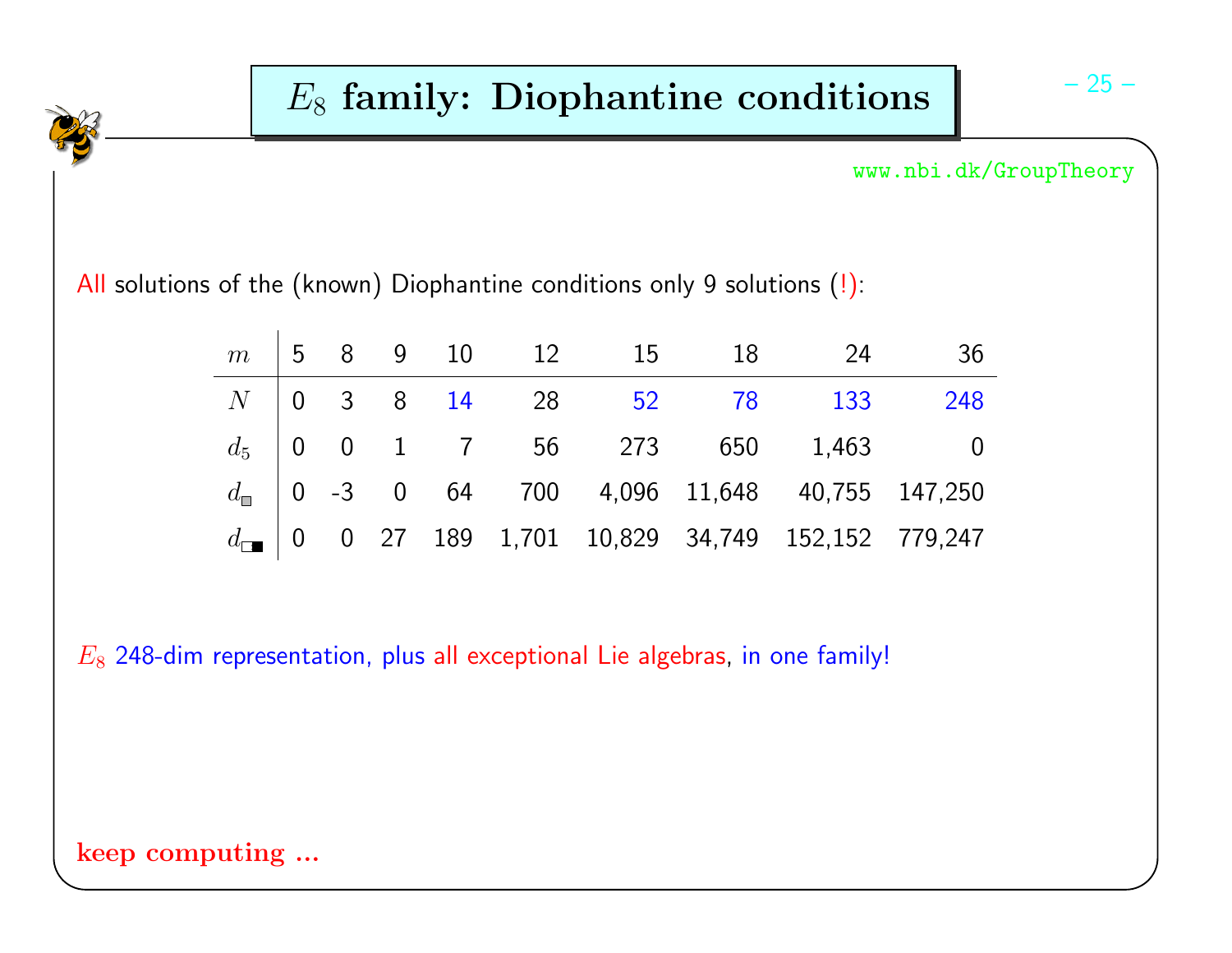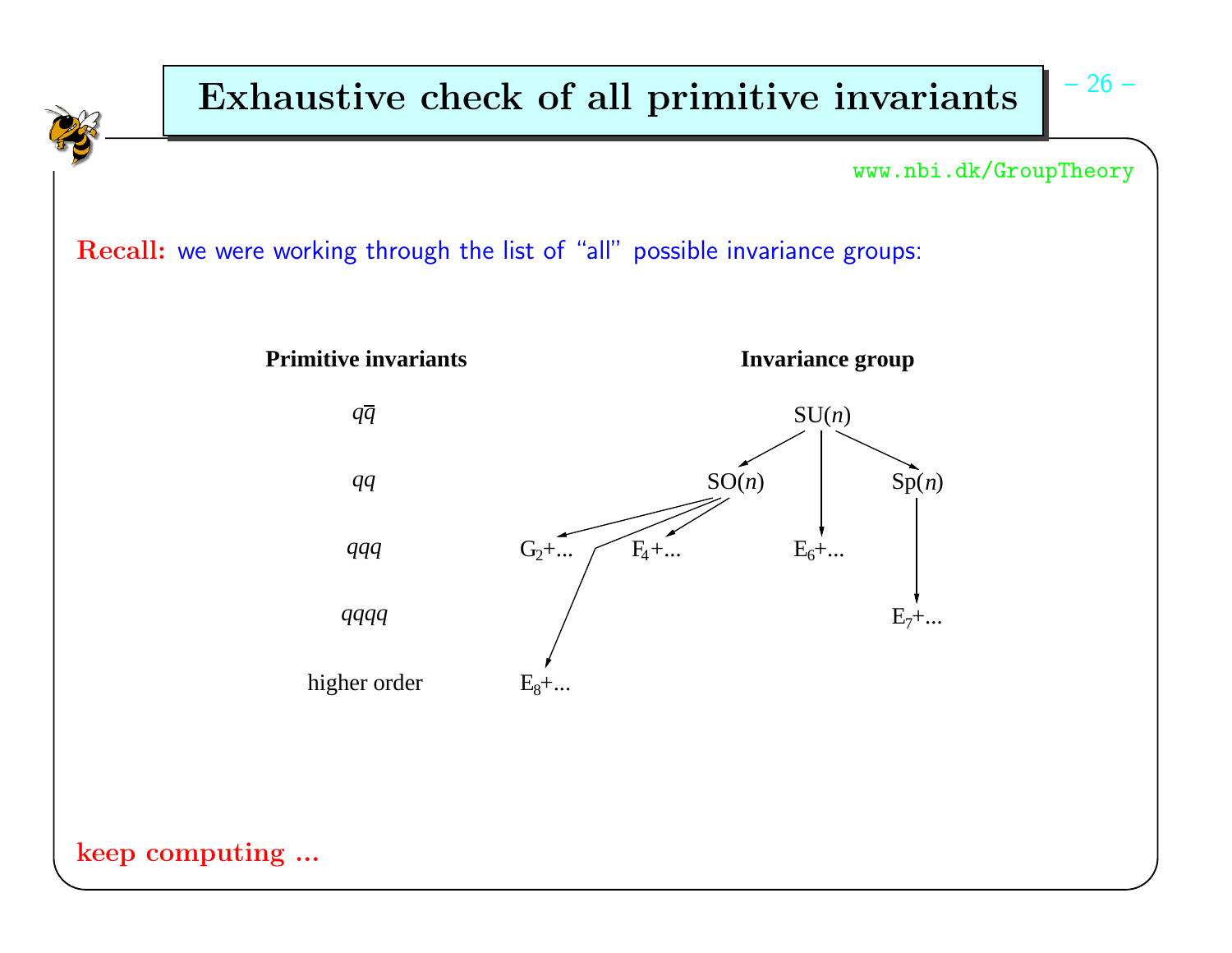Tabulate the solutions to all  $V \otimes \bar{V} \rightarrow V \otimes \bar{V}$  Diophantine conditions

|  |  |  | m   8 9 10 12 15 18 24 36     |  |
|--|--|--|-------------------------------|--|
|  |  |  | $F_4$ 0 0 0 3 8 21 52         |  |
|  |  |  | $E_6$   0 0 2 8 16 35 78      |  |
|  |  |  | $E_7$ 0 1 3 9 21 35 66 133    |  |
|  |  |  | $E_8$ 3 8 14 28 52 78 133 248 |  |

Surprise!: all of them are the one and the same Diphantine condition

$$
N = \frac{(\ell - 6)(m - 6)}{3} - 72 + \frac{360}{\ell} + \frac{360}{m}
$$

magically arranging all exceptional families into <sup>a</sup>

Magic Triangle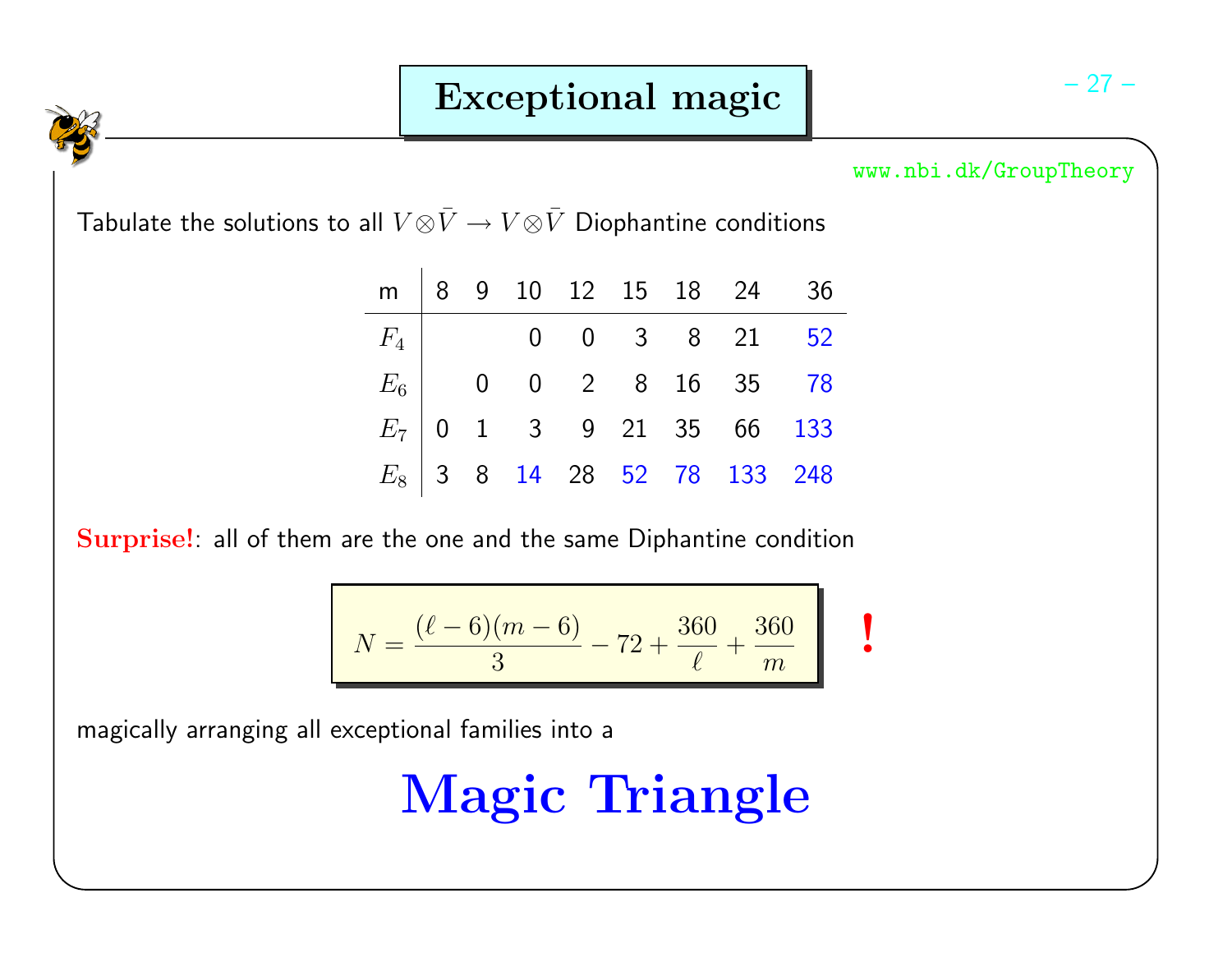

Magic triangle: All solutions of the Diophantine conditions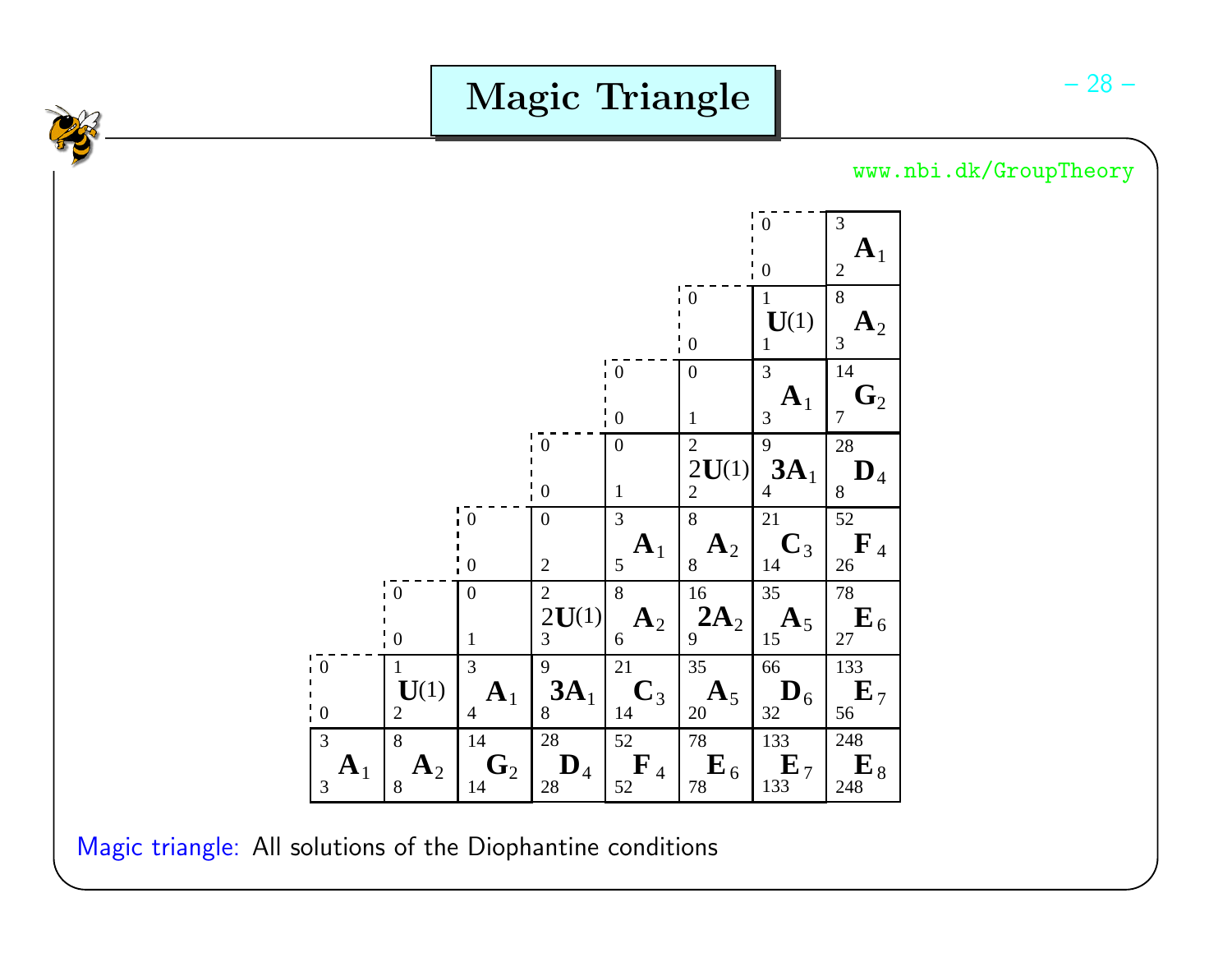1975-77:  $\,$ Primitive invariants construction of all semi-simple Lie algebras $^{1,2}$ , except for the  $E_8$ family.

1979:  $E_8$  family.

1981:  $\mathsf{Magic}\,$  Triangle $^3.$  The total number of citations in the next 22 years:  $2$   $(\textsf{two})$ .

1996:  $\mathsf{Deligne}^4$  conjectures for  $A_1,~A_2,~G_2,~F_4,~E_6,~E_7$  and  $E_8$  family.

2001: Landsberg and <mark>Manivel<sup>5</sup> interpret the Magic Triangle, derive</mark> an infinity of higher-dimensional rep formulas.

 $2002$ :  $\sf Deligne$  and  $\sf Gross^6$ : the Magic Triangle.

 $^2\mathrm{P}.$  Cvitanović, Oxford preprint  $40/77$  (June  $1977)$ ; www.nbi.dk/ChaosBook

- ${}^{3}$ P. Cvitanović, *Nucl. Phys.* **B188**, 373 (1981)
- ${}^{4}$ P. Deligne, *C.R. Acad. Sci. Paris, Sér. I,* **322**, 321 (1996)

 ${}^{1}\mathrm{P}$ . Cvitanović, *Phys. Rev.* **D14**, 1536 (1976)

 $^5\text{J.~M.~Landsberg and~L.~Mainvel, *Advances in Mathematics*$   $\bf 171,$   $59\text{-}85$   $(2002)$ ;  $\texttt{arXiv:math.AG/0107032}$  , 2001

 ${}^{6}P$ . Deligne and B. H. Gross, *C.R. Acad. Sci. Paris, Sér. I*, **335**, 2002 (2002)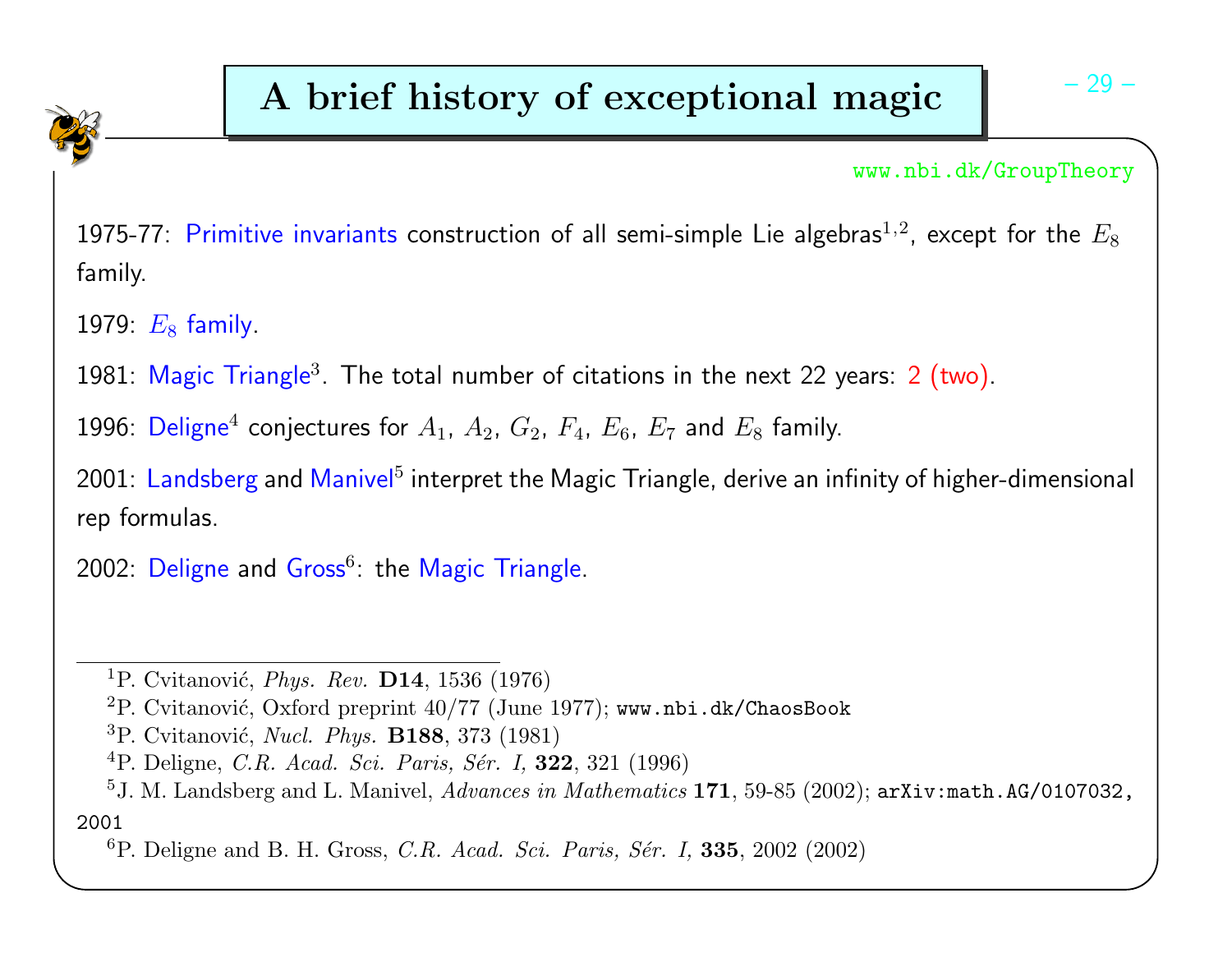## "Why did you do this?" you might well ask.

OK, here is an answer.

If gauge invariance of QED and QCD guarantees that all UV and IRdivergences cancel, why not also the finite parts?

Electron magnetic moment: each Feynman diagram is of order of 10 to 100, but for gaugeinvariant subsets a rather surprising thing happens<sup>1</sup>; every subset computed so far adds up to approximately

$$
\pm\frac{1}{2}\left(\frac{\alpha}{\pi}\right)^n.
$$

If this continues to higher orders, the "zeroth" order approximation to the electron magneticmoment is given by

$$
\frac{1}{2}(g-2) = \frac{1}{2}\frac{\alpha}{\pi} \frac{1}{\left(1 - \left(\frac{\alpha}{\pi}\right)^2\right)^2} + \text{ "corrections".}
$$

<sup>1</sup>P. Cvitanović, "Asymptotic estimates and gauge invariance," *Nucl. Phys.* **B127**, 176 (1977)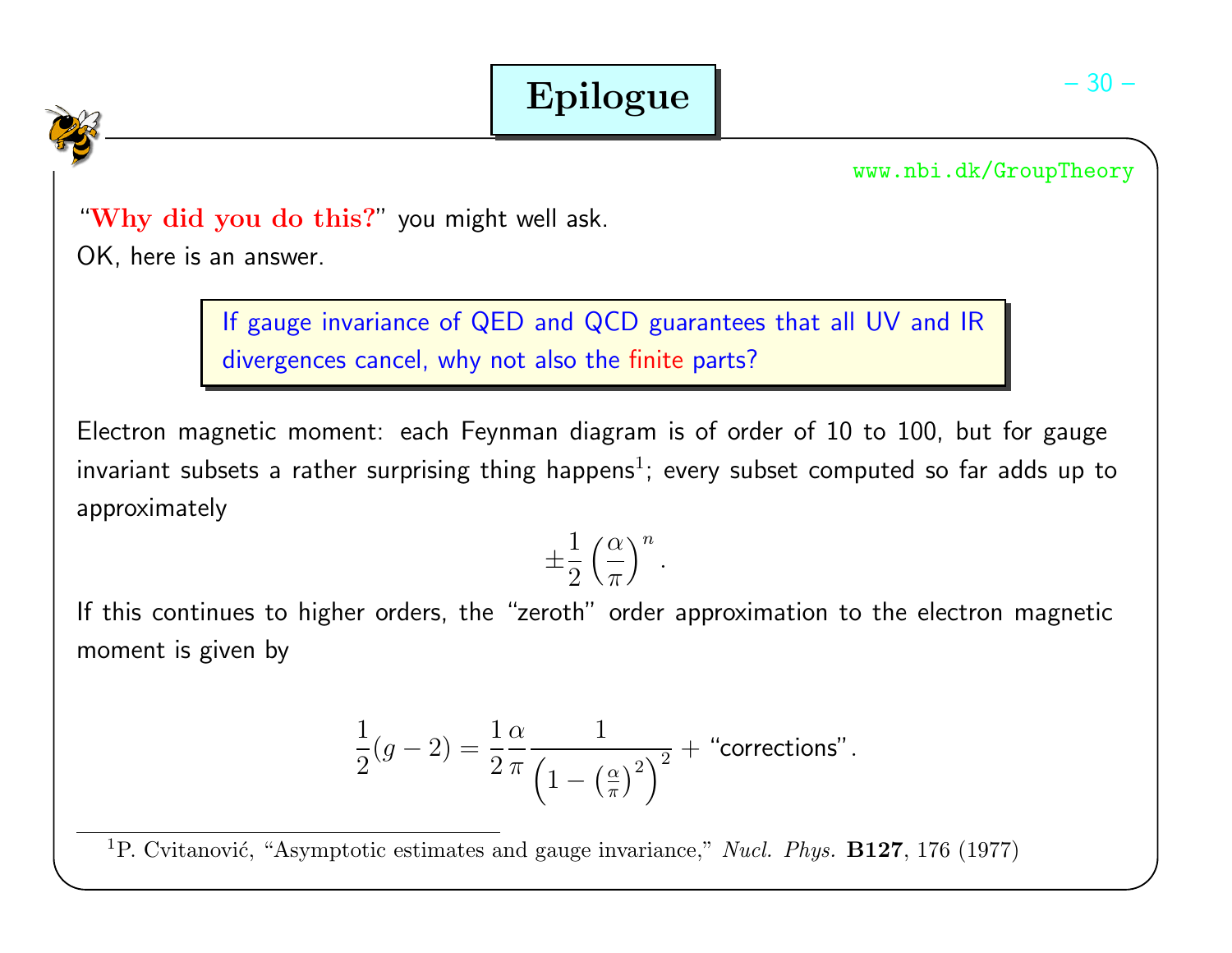$\mathbf{D} \mathbf{y} \mathbf{son}$  has shown that the perturbation expansion is an asymptotic series, in the sense that the  $n$ th order contribution should be exploding combinatorially

$$
\frac{1}{2}(g-2) \approx \cdots + n^n \left(\frac{\alpha}{\pi}\right)^n + \cdots,
$$

and not growing slowly like my estimate

$$
\frac{1}{2}(g-2) \approx \cdots + n\left(\frac{\alpha}{\pi}\right)^n + \cdots.
$$

I am looking for <sup>a</sup> simpler gauge theory in which I can compute many orders in perturbationtheory and check the conjecture - hence devised fast methods to compute the group weights of many Feynman diagrams in non-Abelian gauge theories.

QCD quarks are supposed to come in three colors. This requires evaluation of SU(3) grouptheoretic factors, something anyone can do. In the spirit of Teutonic completeness, I wanted tocheck all possible cases; what would happen if the nucleon consisted of <sup>4</sup> quarks, doodling

$$
\begin{pmatrix} \bullet & \bullet & \bullet \\ \bullet & \bullet & \bullet \end{pmatrix} = n(n^2 - 1) ,
$$

and so on, and so forth. In no time, and totally unexpectedly, all exceptional Lie groups arose, notfrom conditions on Cartan lattices, but on the same geometrical footing as the classical invariance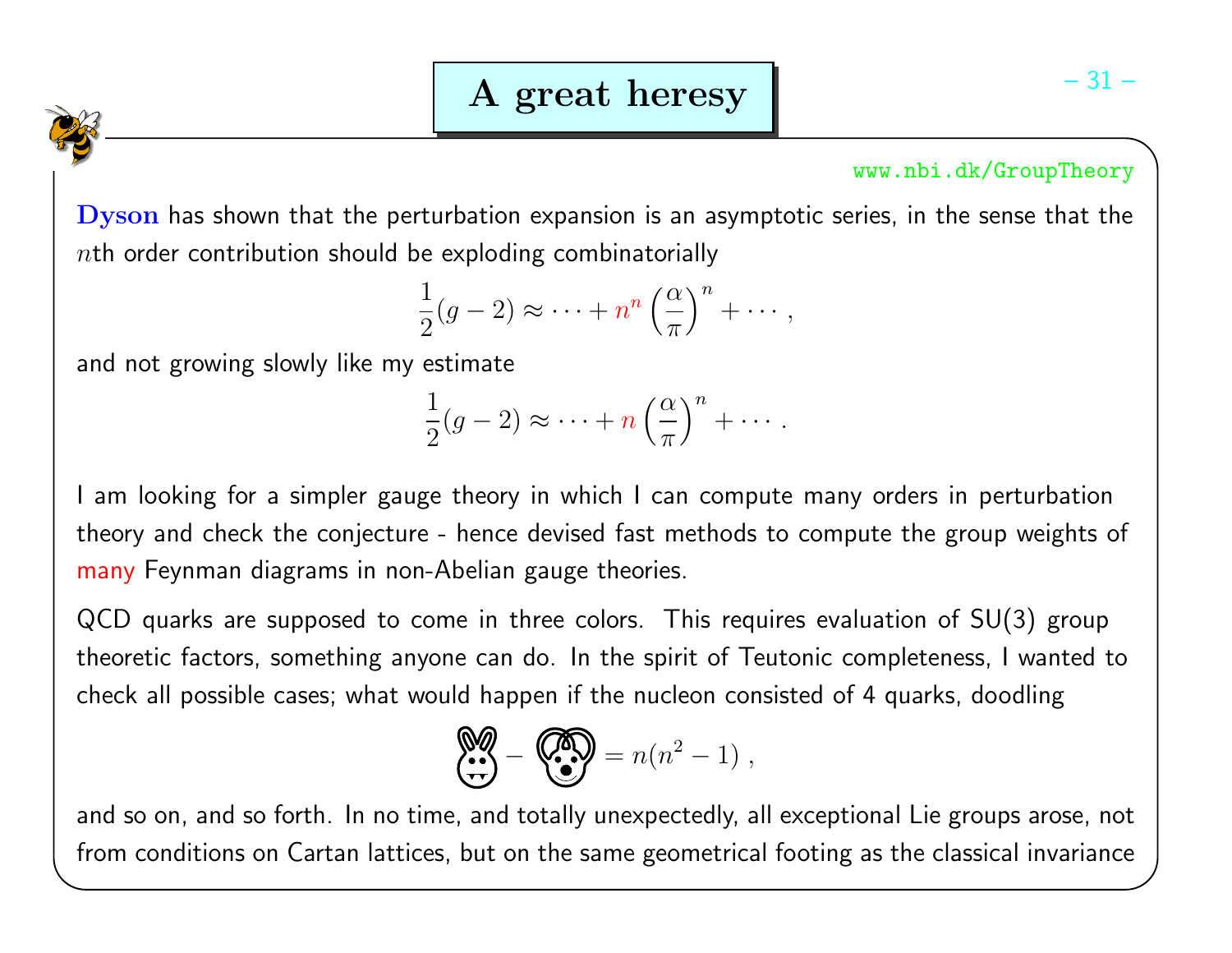groups of quadratic norms,  $SO(n)$ ,  $SU(n)$  and  $Sp\left( n\right)$ .

No dice. To this day I still do not know how to prove or disprove the conjecture.